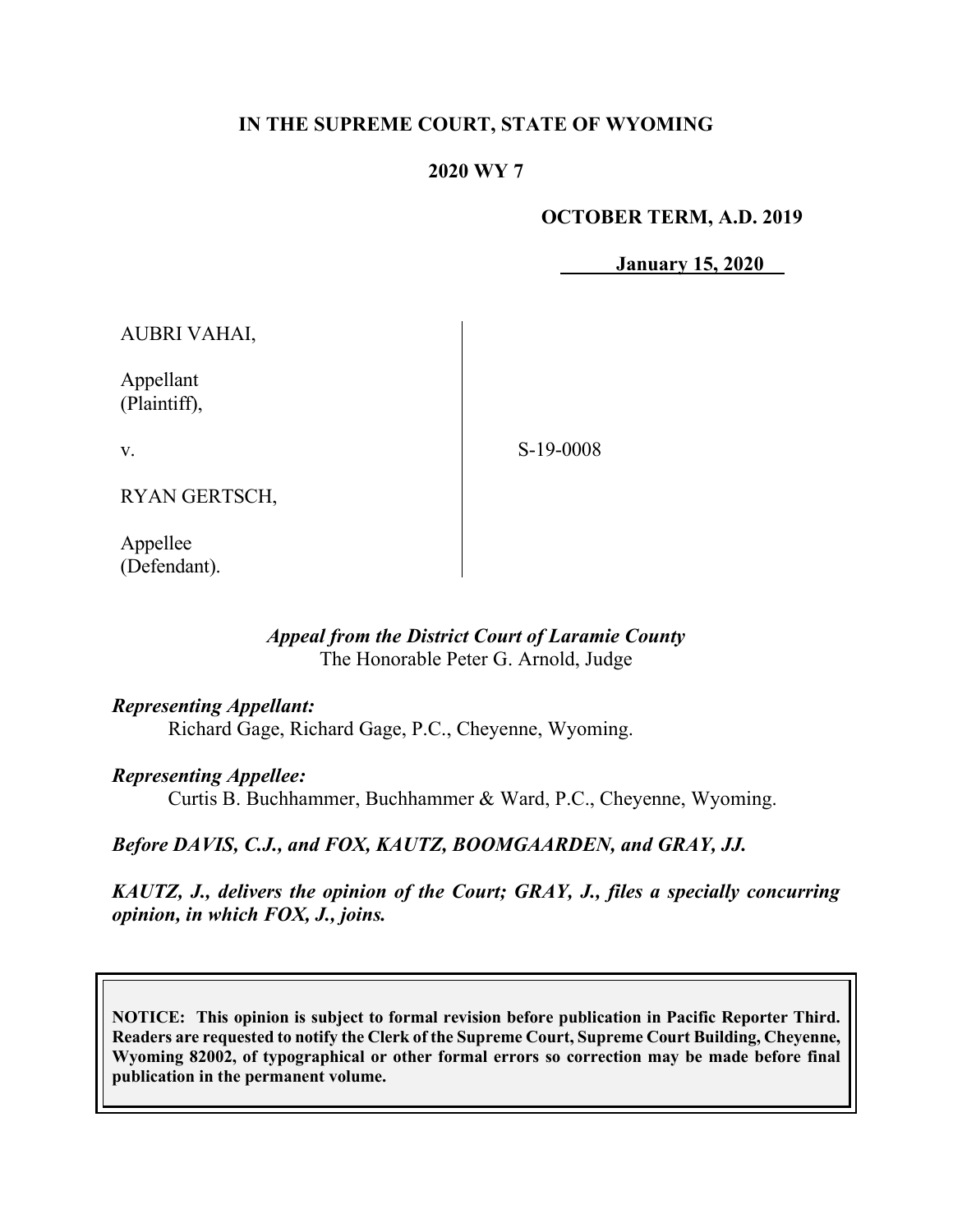## **KAUTZ, Justice.**

[¶1] Ms. Aubri Vahai was rear-ended twice in the span of fifteen months, first by Mr. Ryan Gertsch and then by Mr. James Frew.<sup>[1](#page-1-0)</sup> Ms. Vahai sued Mr. Gertsch and Mr. Frew, claiming their negligence caused permanent injuries to her cervical and lumbar spine (neck and lower back) which will require future surgery. Eventually the case went to a jury trial. Mr. Gertsch and Mr. Frew admitted negligence. The only issues for the jury were whether negligence caused damage to Ms. Vahai and, if so, the amount. The jury awarded Ms. Vahai a total of \$10,000 in damages and found Mr. Gertsch and Mr. Frew to be 75% and 25% responsible, respectively. The district court entered judgment accordingly. Ms. Vahai appeals from the judgment, but her appeal pertains only to Mr. Gertsch because she settled with Mr. Frew after the jury's verdict.

[¶2] Ms. Vahai contends the district court erred in allowing Mr. Gertsch's Wyoming Rule of Civil Procedure 35 examiner to testify at trial as an expert because Mr. Gertsch did not comply with the disclosure requirements of Wyoming Rule of Civil Procedure  $26(a)(2)(B)$ . We agree, but conclude the admission of the examiner's testimony was harmless. Ms. Vahai also maintains Mr. Gertsch's closing argument was improper. She did not object to the closing argument and it was not plainly erroneous. Finally, she asserts the district court erred in requiring her to disclose her substance abuse treatment records and in allowing their admission at trial because they were privileged, not relevant and unduly prejudicial. The district court did not err with respect to her treatment records. We affirm.

### **ISSUES**

- [¶3] Ms. Vahai raises five issues which we distill to three:
	- 1. Did the district court err in allowing Mr. Gertsch's Rule 35 examiner to testify as an expert at trial despite Mr. Gertsch's failure to comply with Rule 26(a)(2)(B)?
	- 2. Did Mr. Gertsch plainly err by personally attacking Ms. Vahai, her counsel, her mother, and one of her experts during closing argument?
	- 3. Did the district court err in requiring Ms. Vahai to disclose her substance abuse treatment records and in allowing them to be admitted at trial?

<span id="page-1-0"></span> $1$  Mr. Frew died during the pendency of the district court proceedings. Mr. Frew's wife was named personal representative of his estate and was substituted as a defendant in this case. For ease of reference, we will refer simply to Mr. Frew.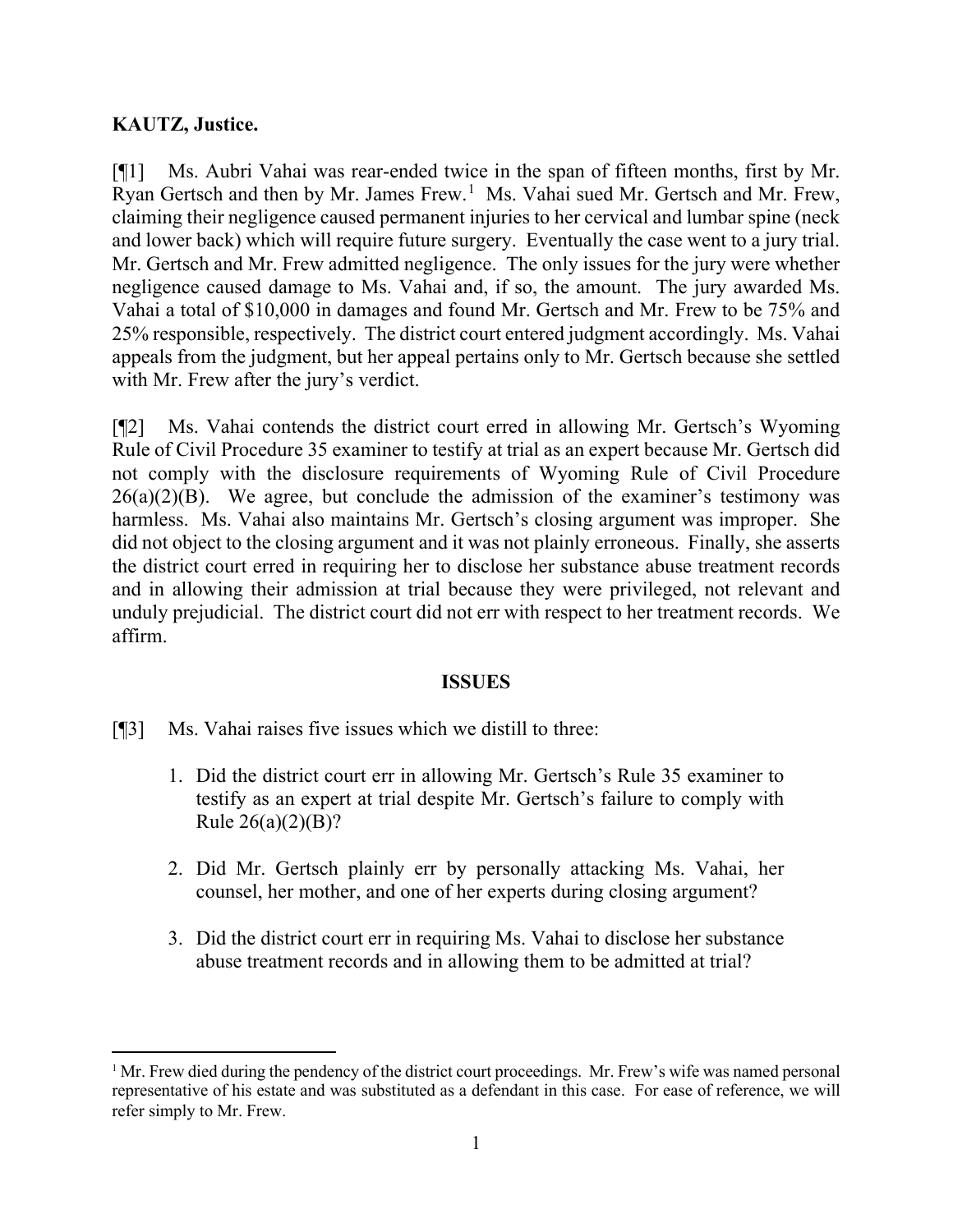# **FACTS**

[¶4] We provide a brief summary of the facts here. Other relevant facts will be set forth in the discussion of the issues.

## *The November 2011 Accident*

[¶5] On November 29, 2011, Ms. Vahai, then 20 years old, was driving a 1992 Ford Escort west on Lincolnway in Cheyenne, Wyoming. She stopped to make a left-hand turn. While she was waiting for oncoming traffic to clear, Mr. Gertsch, driving a 2005 Dodge Ram pick-up truck with an attached empty trailer, hit the back of her vehicle, pushing it forward about six feet. Ms. Vahai declined to go to the hospital immediately after the accident but did report to the ER later that evening. CT scans of her head and neck were normal. She was diagnosed with whiplash and a myofascial cervical strain, given pain medication and a muscle relaxer, and told to follow up with her private physician within 2-3 days. She did not follow-up and, in fact, did not seek further treatment until three months later. In the meantime, she graduated from beauty school and began working as a cosmetologist at Great Clips.

[¶6] In March 2012, Ms. Vahai saw Dr. Vincent Ross, a physician at Smart Sports, who diagnosed her with cervical, thoracic and lumbar sprains and muscle spasms. He prescribed 8-16 sessions of physical therapy, but Ms. Vahai completed only four. During two of those sessions, she reported no pain prior to or after treatment. On May 2, 2012, she was discharged from physical therapy because she had met her goals; those goals included eliminating her pain.

[¶7] About a month and a half later, on June 21, 2012, she began treatment with Dr. Michael Thompson, a chiropractor. He took an X-ray of her cervical spine and diagnosed her with kyphosis (a reversal of the natural C-shaped curve of the cervical spine),<sup>[2](#page-2-0)</sup> a cervical strain/sprain, and dysfunction of the cervical and thoracic spine (neck and midback). Over the course of twenty-four visits, he performed various adjustments to her neck and mid-back, which improved her pain symptoms. Dr. Thompson planned to take additional X-rays and perform further treatment, but Ms. Vahai did not return to his office after August 31, 2012.

[¶8] On September 13, 2012, Ms. Vahai saw Dr. Judson Cook, a neurosurgeon, who diagnosed her with a cervical sprain. Dr. Cook informed her she had reached maximum medical improvement but told her to return to his office if her symptoms worsened or persisted. Ms. Vahai did not return.

<span id="page-2-0"></span><sup>&</sup>lt;sup>2</sup> Dr. Thompson testified the natural C-shaped curve in the cervical spine is called the lordotic curve. According to him, Ms. Vahai's cervical spine did not curve in the normal direction and, in fact, curved in the opposite direction, which is called kyphosis.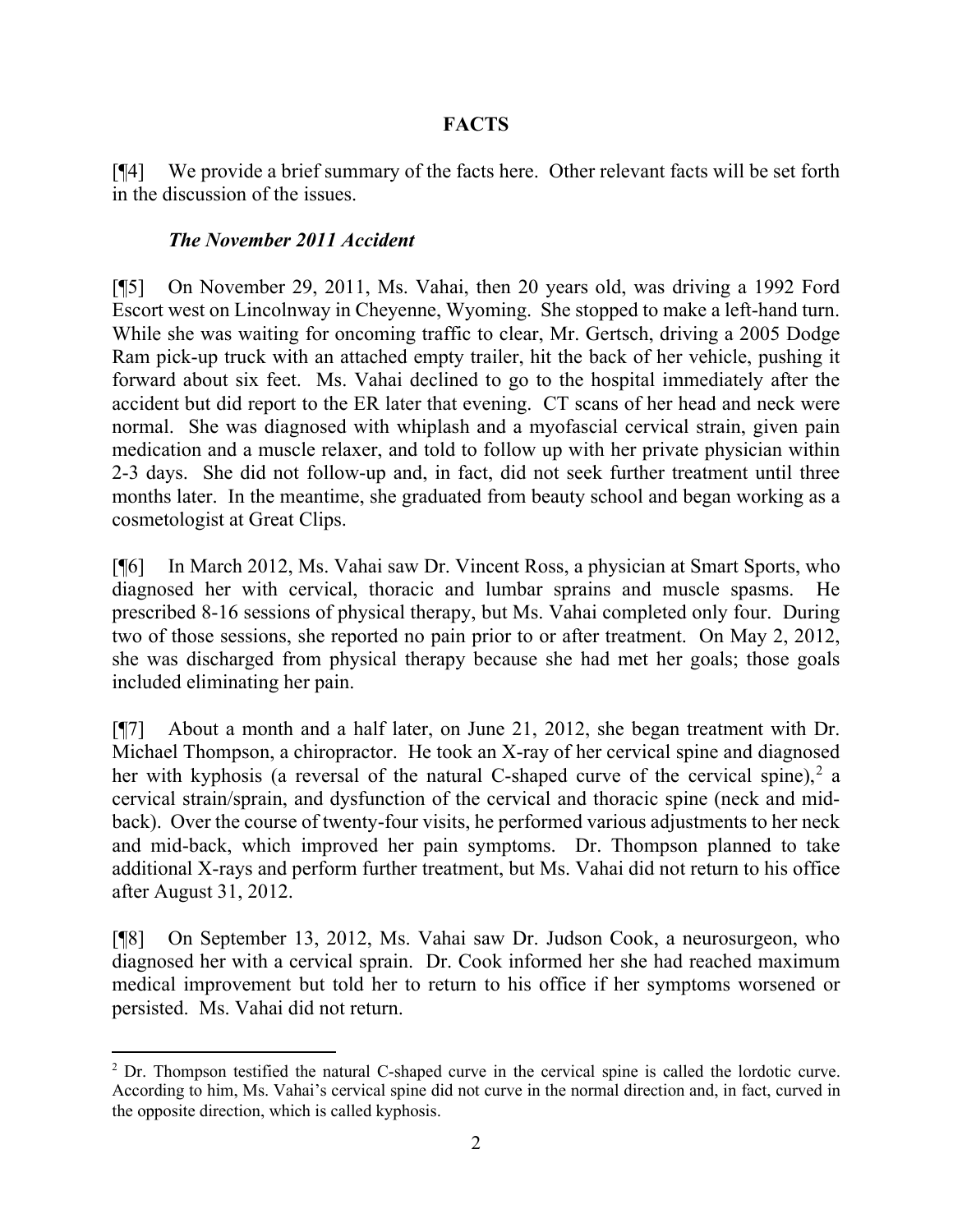## *The March 2013 Accident*

[¶9] On March 1, 2013, Ms. Vahai was driving a 2011 Suzuki Grand Vitara on Dell Range Boulevard in Cheyenne. Mr. Frew was driving a 1999 Ford Ranger pick-up truck directly behind her. Ms. Vahai stopped when traffic in front of her stopped. Mr. Frew did not stop and rear-ended Ms. Vahai's vehicle. The collision caused Ms. Vahai's vehicle to hit the pick-up truck stopped in front of her. Ms. Vahai reported to the ER after the accident. CT scans of her cervical and lumbar spine were normal. She was diagnosed with whiplash. By the time of the second accident, Ms. Vahai had left Great Clips and was working 30-35 hours per week as a cosmetologist at Super Cuts. About two weeks after the second accident, she reduced her hours to 20-25 hours per week.

[¶10] From March 29 to May 22, 2013, Ms. Vahai received chiropractic treatment from Dr. Ryan Walton. She did not receive further treatment for her neck or back until October 21, 2014 (seventeen months later), when she saw a physical therapist in Fort Collins, Colorado.

[¶11] On December 9, 2014, Ms. Vahai saw Dr. Timothy Wirt, a neurosurgeon, who ordered an MRI of her cervical spine. The radiologist reviewing the MRI reported minimal disk bulges at C-4/C-5 and C-5/C-6. Dr. Wirt disagreed; he interpreted the MRI as revealing her to have drier than normal discs in her neck, a congenital condition which was not a source of pain and did not require surgery. Ten days later, Ms. Vahai began seeing neurosurgeons Dr. Fernando Techy and Dr. Kenneth Pettine. Dr. Techy ordered an MRI of Ms. Vahai's lumbar spine, which revealed a 4.5 mm central disc protrusion at the L-5/S-1 joint. Over the course of the next year, Dr. Techy or Dr. Pettine ordered that Ms. Vahai receive injections in her neck and lower back. The injections provided temporary relief.

[¶12] In July 2016, Ms. Vahai returned to Dr. Ross at Smart Sports, who again referred her to physical therapy. She was prescribed 8-12 sessions, but completed only four. In November 2016, Dr. Ross referred Ms. Vahai to Dr. Steven Beer, a neurosurgeon, who examined her on January 9, 2017. Dr. Beer ordered new MRIs of her cervical and lumbar spine. He interpreted the MRIs to show kyphosis, disc herniation at C-4 through C-7, and a 4.5 mm disc herniation with an annular tear (a tear in the disc) at L-5/S-1. He ordered injections to the affected areas. The injections provided Ms. Vahai pain relief, which confirmed Dr. Beer's diagnosis.

[¶13] At her last appointment on August 14, 2017, Dr. Beer informed Ms. Vahai of her treatment options—have surgery to fuse the afflicted joints in her cervical and lumbar spine or undergo a procedure called facet rhizotomy to temporarily numb the pain but which is effective only half of the time. Ms. Vahai indicated she wanted to delay having surgery until after the trial in this matter (which was then scheduled for the following week) but did want to proceed with the facet rhizotomy procedure. Several weeks later, the trial was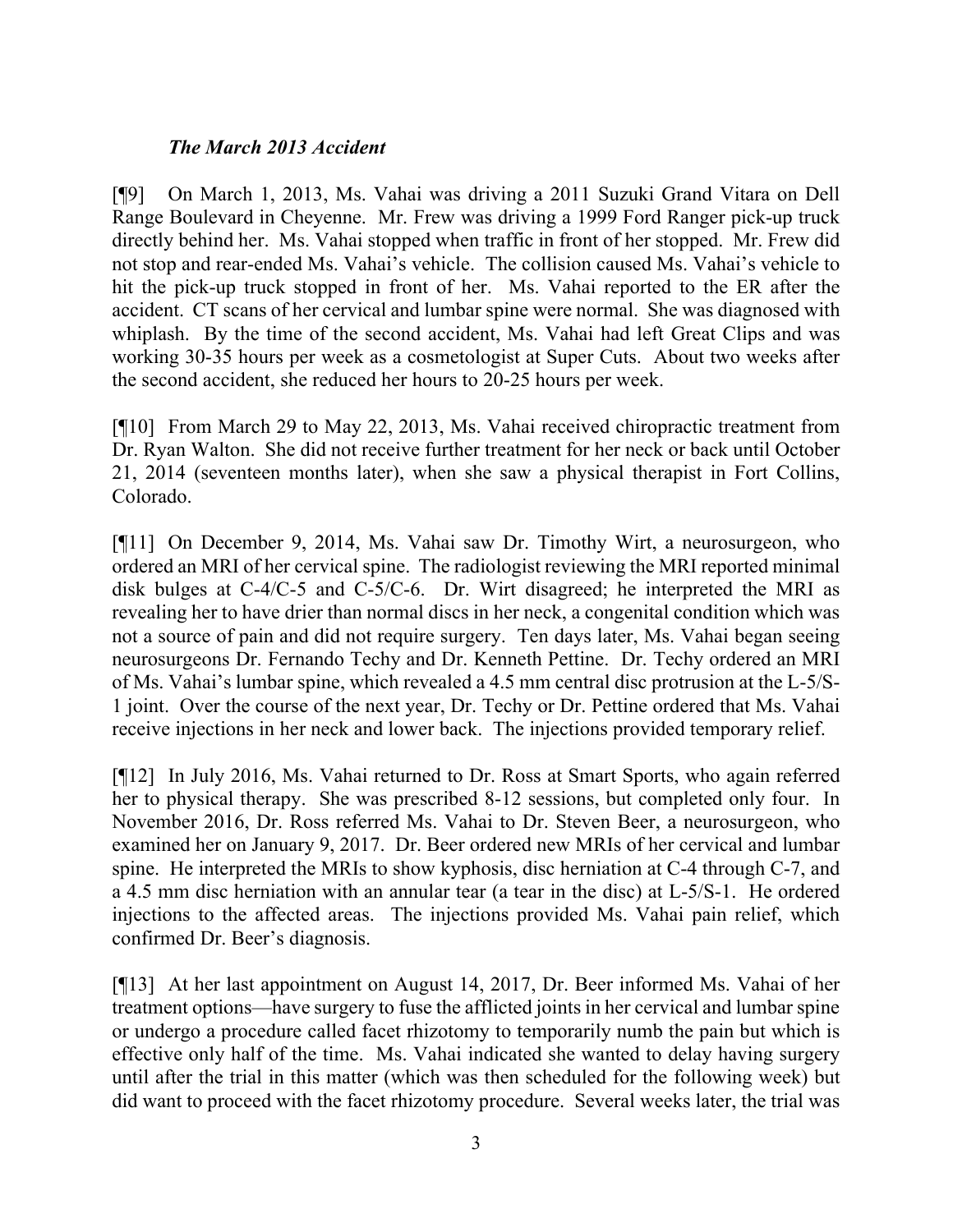continued to the end of February 2018. Ms. Vahai had not had surgery or the facet rhizotomy procedure by the time of trial.

# *The Lawsuit and Trial*

[¶14] Ms. Vahai filed a complaint against Mr. Gertsch and Mr. Frew claiming she sustained permanent injuries to her neck and back as a result of their negligence. She sought damages for bodily injury, pain and suffering, loss of enjoyment of life, $3$  loss of earnings and earning capacity, and future medical care. She did not seek property damages or past medical expenses.

[¶15] At trial, Ms. Vahai presented evidence she did not suffer from neck or back pain prior to the November 2011 accident and her pain was exacerbated after the March 2013 accident. Dr. Thompson testified Ms. Vahai's kyphosis was indicative of her having experienced a severe trauma like whiplash. Dr. Beer testified to his interpretation of Ms. Vahai's injuries and opined she required two surgeries, one to fuse the afflicted joints in her neck (C-4 through C-7) and another to fuse the afflicted joint in her lower back (L-5/S-1). He also testified her injuries were caused by the accidents but could not opine as to which injuries were caused by which accident, other than that he believed the first accident to be more responsible for her injuries than the second. Ms. Vahai testified that due to her young age, she had decided to wait 15 years to have the surgeries, which Dr. Beer opined was appropriate. Ms. Sherry Young, Ms. Vahai's functional capacity expert, testified Ms. Vahai's injuries limited her to full-time sedentary work. Because cosmetology was classified as light-duty work, Ms. Young opined Ms. Vahai could only work part-time as a cosmetologist and it was appropriate for her to have reduced her hours after the second accident.

[¶16] Ms. Liz Kattman, a rehabilitation counselor, testified to the life care plan she created for Ms. Vahai based on the opinions of Dr. Beer and Ms. Young. The plan included the costs of two spinal fusion surgeries, presurgical care including office visits, spinal injections and pain medications, and post-surgical care including X-rays, physical therapy and household assistance. According to Ms. Vahai's expert economist, the cost of that life care plan, in present dollars, was \$863,900. The economist also testified Ms. Vahai's loss of earnings as a result of having to work part-time as a cosmetologist until her surgeries (15 years) was \$298,000, or \$137,200 if she was able to secure full-time sedentary work.

[¶17] While there was no explicit testimony as to the amount of damages for Ms. Vahai's pain and suffering and loss of enjoyment of life, her counsel suggested during closing argument that \$300,000 was appropriate given Ms. Vahai's inability to engage in activities

<span id="page-4-0"></span><sup>3</sup> In her complaint, she referred to these damages as diminished quality of life damages. However, in the jury instructions and during closing argument, they were referred to as loss of enjoyment of life damages. We will use the latter terminology.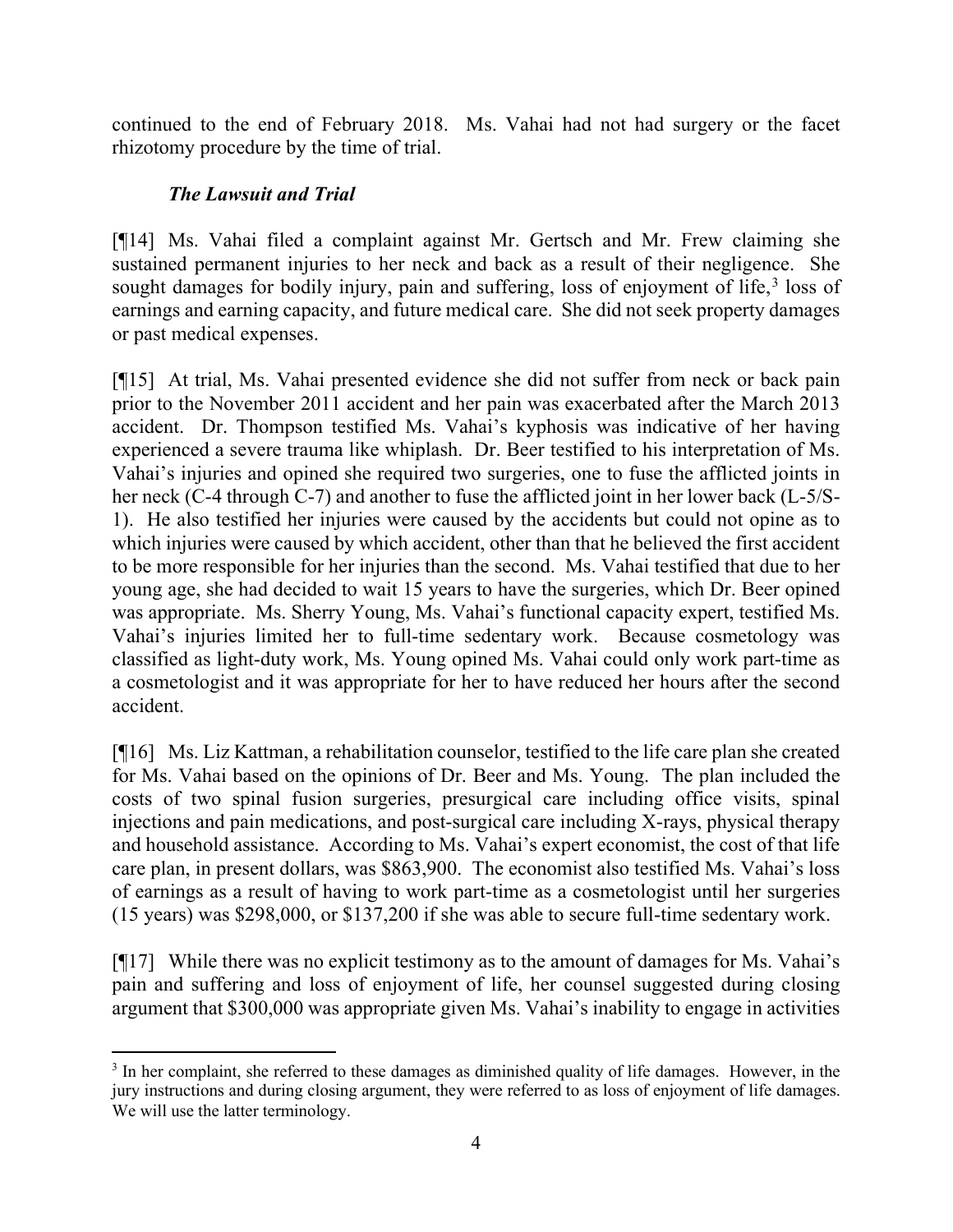she once enjoyed (sports and dancing) without pain. He also asked the jury to consider that Ms. Vahai will have to live with pain until she has surgery and, even after surgery, will have to live with a fused spine. As for apportionment of damages between the two accidents, counsel argued Mr. Gertsch was 80-85% responsible for Ms. Vahai's injuries and Mr. Frew 15-20% responsible. This argument was based on Dr. Beer's testimony, as well as the opinion of Mr. Frew's Rule 35 examiner, Dr. Greg Reichhardt, who opined Mr. Gertsch was 75% at fault.

[¶18] Mr. Gertsch and Mr. Frew admitted negligence but presented expert testimony that the accidents did not cause Ms. Vahai any permanent injury. Further, their experts indicated that even if the accidents caused the spine issues Ms. Vahai claimed, surgery was not required because those injuries could be treated with stem cell therapy costing approximately \$7,000. They also provided expert testimony that Ms. Vahai had no functional limitations preventing her from working full-time as a cosmetologist. Mr. Gertsch and Mr. Frew emphasized Ms. Vahai's gaps in medical treatment, her failure to complete the treatment prescribed, the speculative nature of her damages given that she had not yet had surgery at the time of trial, the fact that she smoked and the negative impact smoking has on healing and the success of fusion surgery, and her failure to mitigate damages, including her failure to undergo stem cell therapy and to pursue a more sedentary full-time job working with troubled youth which could have earned her \$3,000 a month. They also introduced evidence attempting to reduce the amount of damages attributed to them, including that Ms. Vahai had been involved in a third accident in a Walgreens parking lot and evidence she abused alcohol and cocaine and suffered from depression, both of which could negatively affect her ability to enjoy life and earn a living.

[¶19] The jury found the first accident (Mr. Gertsch) caused Ms. Vahai \$7,500 in damages and the second accident (Mr. Frew) caused \$2,500 in damages.

## **DISCUSSION**

# *1. Did the district court err in allowing Mr. Gertsch's Rule 35 examiner to testify as an expert at trial despite Mr. Gertsch's failure to comply with Rule 26(a)(2)(B)?*

[¶20] The district court created a scheduling order which established a deadline for the designation of expert witnesses under Rule 26 and a separate deadline for Rule 35 examinations and reports. In his Rule 26 designation, Mr. Gertsch disclosed one expert and reserved the right to have Ms. Vahai examined by Dr. J. Tashof Bernton under Rule 35. Ms. Vahai agreed to be examined by Dr. Bernton. His examination, which occurred on February 29, 2016, included not only a physical exam but also psychological testing.

[¶21] Dr. Bernton prepared a written report of his examination. He opined Ms. Vahai suffered a myofascial cervical strain from the first accident, which required only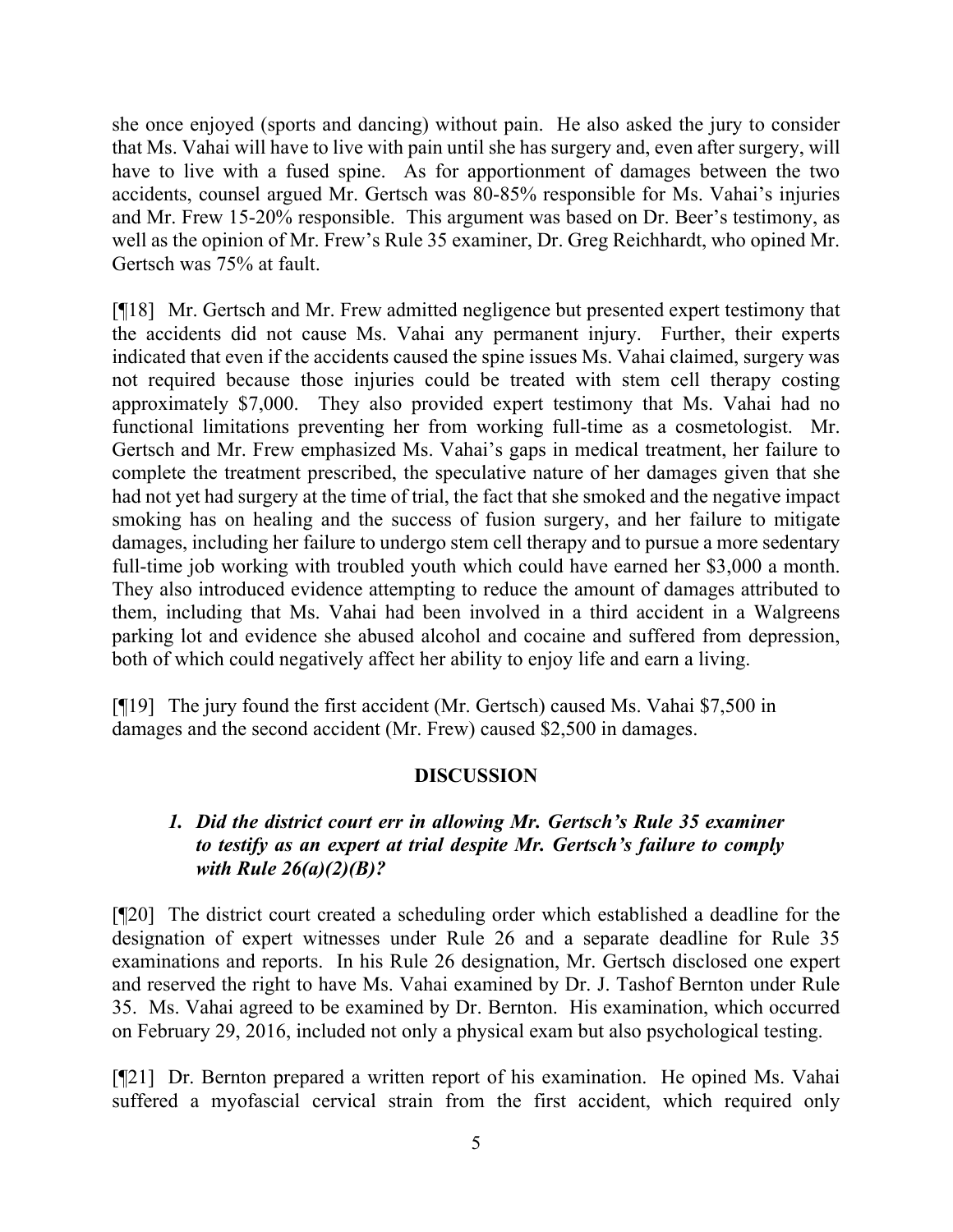emergency room treatment but, in any case, did not require treatment beyond September 2012, and certainly not surgery. His psychological testing revealed Ms. Vahai to have "a heightened report of negative information and elevated functional complaints, as well as depression." As a result, he opined "psychological factors probably play a fairly big role in [her] pain complaints and presentations and functional limitations."

[¶22] Mr. Gertsch disclosed Dr. Bernton's report and designated him as a testifying witness. These actions prompted various motions from Ms. Vahai either to prohibit Dr. Bernton from testifying based on Mr. Gertsch's failure to comply with the disclosure requirements of Rule  $26(a)(2)(B)$ , or to require Mr. Gertsch to comply with the rule. She also complained of Dr. Bernton's psychological testing because he was not a psychologist, she was not seeking psychological damages, and she had not been provided notice that she would be subjected to such testing. Mr. Gertsch opposed Ms. Vahai's motions, arguing he was not required to comply with Rule 26(a)(2)(B) because Dr. Bernton was a Rule 35 examiner, not a Rule 26(a)(2) expert. He also maintained the psychological testing was appropriate because Ms. Vahai placed no limitations on the examination and her psychological condition was relevant as it could affect her physical complaints. The district court denied Ms. Vahai's motions "despite some deficiencies in [Mr. Gertsch's] sharing of materials." It did, however, allow Ms. Vahai to designate Dr. Jerry Post, Ph.D., as an expert to rebut Dr. Bernton's testimony.

[¶23] Dr. Bernton's trial testimony was taken via video deposition. During that deposition, Mr. Gertsch's direct examination remained mostly within the scope of Dr. Bernton's report. Mr. Frew, however, cross-examined Dr. Bernton on matters outside the scope of direct examination and his report. Those matters included Dr. Bernton's testimony that (1) stem cell therapy is an effective treatment which is starting to be covered by more insurance companies; (2) Ms. Vahai did not have any work restrictions; (3) many doctors will not perform fusion surgery on patients who smoke because of the greater risk of the fusion failing; and (4) Ms. Vahai had not informed Dr. Bernton of a potential job opportunity working with troubled youth which would not require her to stand and use her arms like she does as a cosmetologist. Ms. Vahai moved to strike these matters, but the district court denied the motion and Dr. Bernton's video deposition was played for the jury at trial.

[¶24] In this appeal, Ms. Vahai contends the district court erred in allowing Dr. Bernton to testify as an expert because Mr. Gertsch failed to comply with Rule  $26(a)(2)(B)$ . She also claims Dr. Bernton should not have been allowed to testify regarding the results of the psychological testing because he failed to provide all of the results or the underlying data of that testing as required by Rules  $26(a)(2)(B)(ii)$  and  $35(b)$ . She further argues the district court should have stricken Dr. Bernton's cross-examination testimony which went beyond the scope of direct examination and his report. Because we agree with Ms. Vahai that the district court erred in allowing Dr. Bernton to testify at trial despite Mr. Gertsch's noncompliance with Rule  $26(a)(2)(B)$ , we need not address her other complaints about his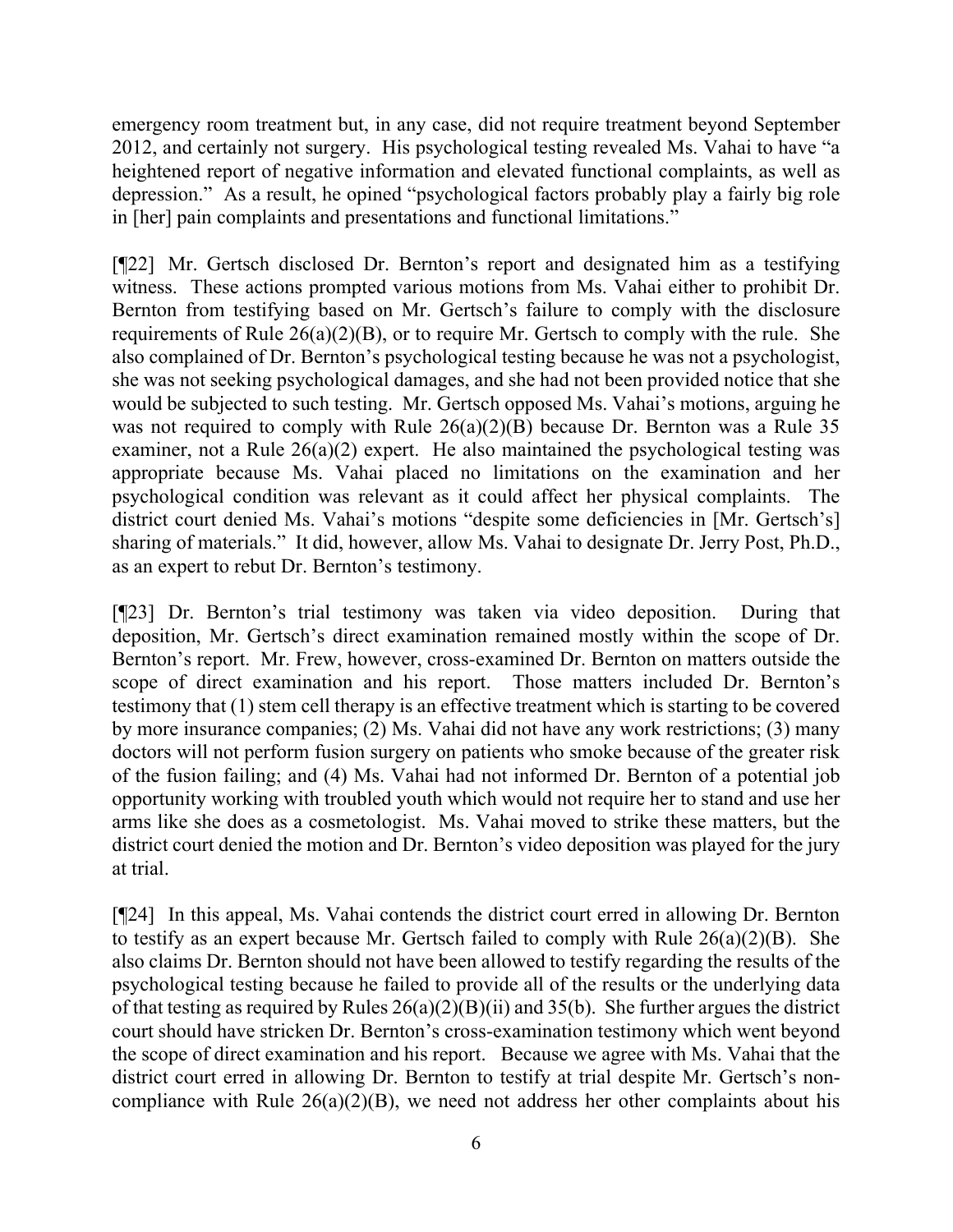testimony—he should not have testified at all. Although we find error in permitting Dr. Bernton to testify, we conclude all of his testimony, including his psychological opinions and matters raised on cross examination, was harmless.

## *Interplay Between Rule 26(a)(2)(B) and Rule 35*

[¶25] We normally review a district court's discovery orders and evidentiary rulings for an abuse of discretion. *Rammell v. Mountainaire Animal Clinic, P.C.*, 2019 WY 53, ¶ 29, 442 P.3d 41, 49 (Wyo. 2019) ("District courts have discretion in determining the admissibility of evidence, controlling discovery, and selecting the proper means of sanctioning a discovery violation.") (quotations omitted); *Matter of GAC*, 2017 WY 65, ¶ 32, 396 P.3d 411, 419 (Wyo. 2017) ("A trial court's rulings on the admissibility of evidence are entitled to considerable deference, and, as long as there exists a legitimate basis for the trial court's ruling, that ruling will not be disturbed on appeal." (quotations omitted)). In this case, however, the issue requires an interpretation of our rules of procedure, which is a question of law reviewed *de novo*. *Busch v. Horton Automatics, Inc.*, 2008 WY 140, ¶ 13, 196 P.3d 787, 790 (Wyo. 2008) (citing *Bixler v. Oro Management, LLC*, 2006 WY 140, ¶ 5, 145 P.3d 1260, 1262 (Wyo. 2006)).

[¶26] We have yet to address whether a Rule 35 examiner who provides expert testimony at trial is required to comply with the disclosure requirements of Rule  $26(a)(2)(B)$ . Surprisingly, there is a dearth of case law addressing this particular issue. Courts which have addressed the relationship between Rule 26 and Rule 35 have done so in the context of whether a Rule 35 examination and report are subject to the deadline applicable to Rule  $26(a)(2)$  expert disclosures. The results are mixed. Some courts have concluded that a Rule 35 examination may be subject to the Rule  $26(a)(2)$  expert disclosure deadline if a party intends to call the examiner as a witness at trial. *See, e.g., Diaz v. Con-Way Truckload, Inc.*, 279 F.R.D. 412, 418-19 (S.D. Tex. 2012); *Shumaker v. West*, 196 F.R.D. 454, 456-457 (S.D. W.Va. 2000). Other courts, however, have concluded Rule 35 examinations and reports are not subject to the Rule 26(a)(2) deadline. *See, e.g., [Bush v.](https://1.next.westlaw.com/Link/Document/FullText?findType=Y&serNum=2021239976&pubNum=0000999&originatingDoc=I09bc588092c011e18b05fdf15589d8e8&refType=RP&originationContext=document&transitionType=DocumentItem&contextData=(sc.Keycite))  Pioneer Human Servs.,* [No. C09-0518, RSM, 2010 WL 324432, at \\*5 \(W.D. Wash. 2010\)](https://1.next.westlaw.com/Link/Document/FullText?findType=Y&serNum=2021239976&pubNum=0000999&originatingDoc=I09bc588092c011e18b05fdf15589d8e8&refType=RP&originationContext=document&transitionType=DocumentItem&contextData=(sc.Keycite)) (unpublished); *Waggoner v. Ohio Cent. R.R., Inc.,* [242 F.R.D. 413, 414 \(S.D. Ohio 2007\).](https://1.next.westlaw.com/Link/Document/FullText?findType=Y&serNum=2012402817&pubNum=344&originatingDoc=I09bc588092c011e18b05fdf15589d8e8&refType=RP&originationContext=document&transitionType=DocumentItem&contextData=(sc.Keycite)) While the former cases provide some support for the proposition that a party seeking to offer a Rule 35 examiner as a testifying expert must comply with Rule 26(a)(2)(B), we need not rely on these cases because the same result ensues from the plain language of our rules.

[¶27] In interpreting our rules of procedure, "we apply the same rules used in statutory construction." *Busch*, ¶ 13, 196 P.3d at 790 (citing *Cotton v. McCulloh*, 2005 WY 159, ¶ 14, 125 P.3d 252, 257 (Wyo. 2005)). Our rules of statutory construction are wellestablished: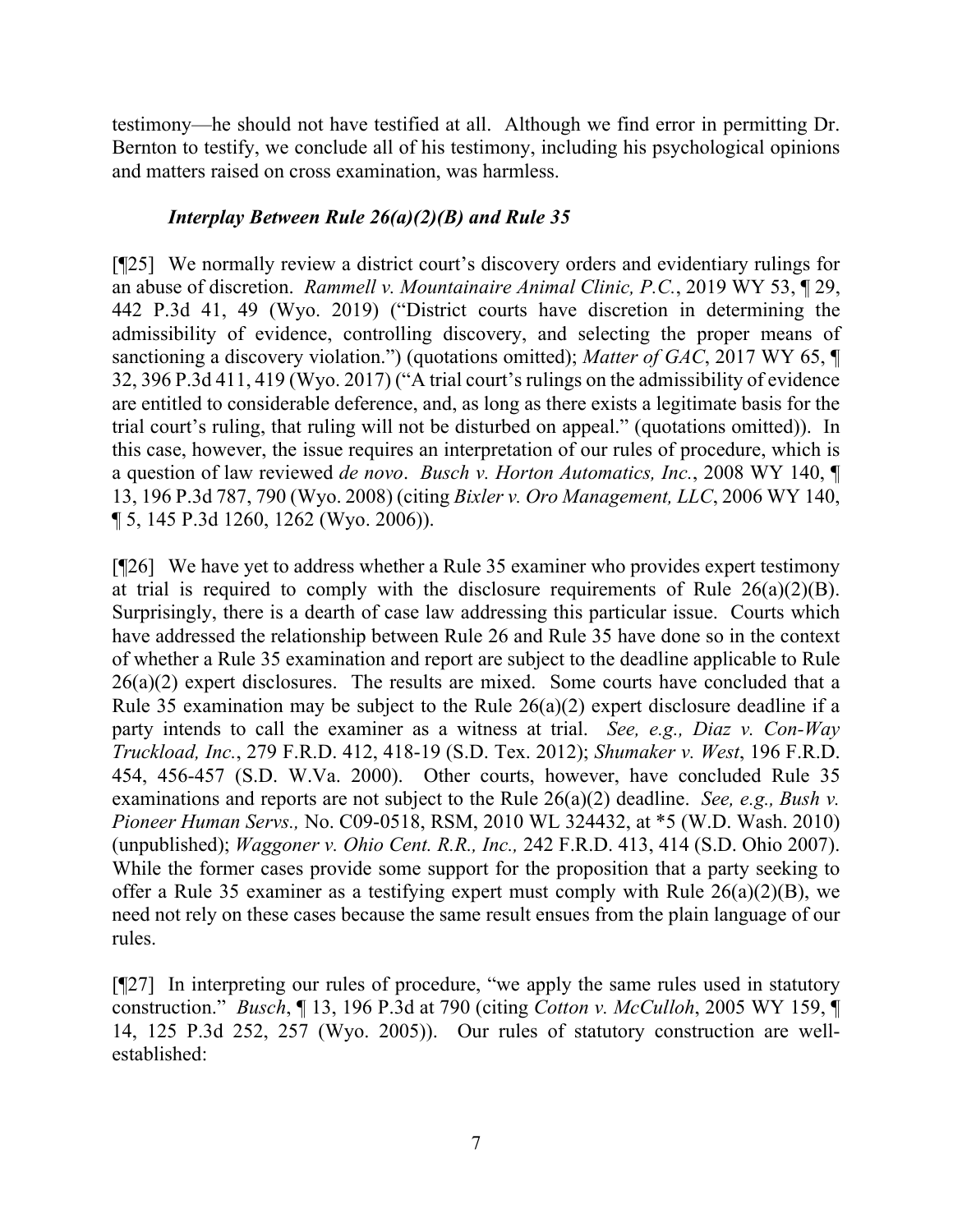We first decide whether the statute is clear or ambiguous . . . . A statute is unambiguous if its wording is such that reasonable persons are able to agree as to its meaning with consistency and predictability. A statute is ambiguous only if it is found to be vague or uncertain and subject to varying interpretations.

If we determine that a statute is clear and unambiguous, we give effect to the plain language of the statute.

We begin by making an inquiry respecting the ordinary and obvious meaning of the words employed according to their arrangement and connection. We construe the statute as a whole, giving effect to every word, clause, and sentence, and we construe together all parts of the statute in *pari materia*.

If we determine that the statute is ambiguous, we resort to general principles of statutory construction to determine the legislature's intent.

*State v. Bannon Energy Corp.*, 999 P.2d 1306, 1308-09 (Wyo. 2009) (citations and quotations omitted).

[¶28] Rule 35 states in relevant part:[4](#page-8-0)

(a) *Order for an Examination*. –

(1) *In General*. – The court where the action is pending may order a party whose mental or physical condition--including blood group--is in controversy to submit to a physical or mental examination by a suitably licensed or certified examiner. The court has the same authority to order a party to produce for examination a person who is in its custody or under its legal control.

#### . . . .

#### (b) *Examiner's Report*. –

(1) *Request by the Party or Person Examined*. The party who moved for the examination must, on request, deliver to the requester a copy of the examiner's report, together with like reports of all earlier examinations of the same condition. The request may be made by the party against whom the examination order was issued or by the person examined.

(2) *Contents*. The examiner's report must be in writing and must set out in detail the examiner's findings, including diagnoses, conclusions, and the results of any tests . . . .

<span id="page-8-0"></span><sup>&</sup>lt;sup>4</sup> We cite the text of the current rules even though the rules were amended in 2017 and 2018, while the case was pending. The amendments are not relevant to the issues in this case.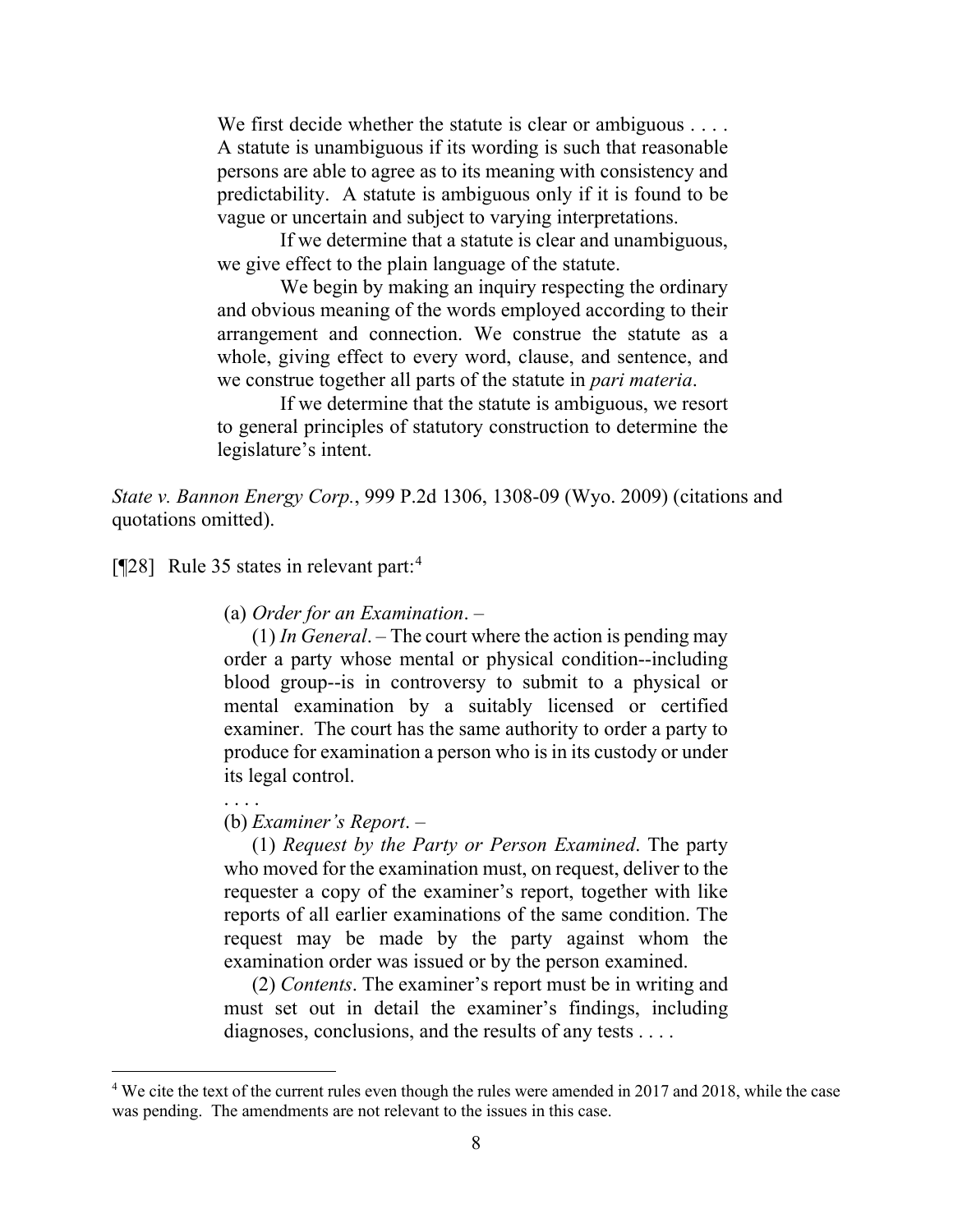[¶29] Rule 35 is not ambiguous. It allows a court to order a party whose physical or mental condition is in controversy to submit to a physical or mental examination.<sup>[5](#page-9-0)</sup> It requires the examiner to prepare a report of his findings and disclose it, upon request, to the other party. "One of the purposes of Rule 35 is to 'level the playing field' between parties in cases in which a party's physical or mental condition is in issue." *Ragge v. MCA/Universal Studios,* 1[6](#page-9-1)5 F.R.D. 605, 608 (C.D. Cal. 1995).<sup>6</sup> See also, CSX Transp., *Inc. v. Ryan*, 192 S.W.3d 345, 348 (Ky. 2006) (Kentucky's Rule 35 counterpart "was intended . . . 'to eliminate uncertainty concerning the medical aspects of the cause and permit the preparation of an intelligent and informed defense.'" (quoting *State v. Seier*, 567 S.W.2d 127, 128 (Mo. 1978)). Rule 35 is silent on the use of the examiner as an expert at trial. This silence demonstrates testifying examiners are outside the scope of Rule 35.

[ $[$ [30] Rule 26(a)(2)(B) is also not ambiguous. It applies to witnesses "retained or specially employed to provide expert testimony in the case or one whose duties as the party's employee regularly involve giving expert testimony." It requires the disclosure of these witnesses to include a written report containing:

> (i) a complete statement of all opinions the witness will express and the basis and reasons for them;

> (ii) the facts or data considered by the witness in forming them;

> (iii) any exhibits that will be used to summarize or support them;

> (iv) the witness's qualifications, including a list of all publications authored in the previous 10 years;

> (v) a list of all other cases in which, during the previous four years, the witness testified as an expert at trial or by deposition; and

> (vi) a statement of the compensation to be paid for the study and testimony in the case.

Such information is crucial to advancing the purpose of Rule  $26(a)(2)(B)$ —to allow the opposing party "to rebut, to cross-examine, and to offer a competing expert if necessary"

<span id="page-9-1"></span><span id="page-9-0"></span><sup>5</sup> A party may be examined under Rule 35 pursuant to the parties' agreement. Rule 35(b)(6); *Herrera v. Lufkin Indus., Inc.*, 474 F.3d 675, 689 (10<sup>th</sup> Cir. 2007) ("'[P]hysical and mental examinations [pursuant to Rule 35] are usually arranged by stipulation of the attorneys . . . .'" (quoting 8A Charles Alan Wright, Miller & Marcus, Federal Practice and Procedure § 2234 (2d ed. 1994)). That is what occurred in this case. In such circumstances, the requirements of Rule 35(b), including its report requirements, apply. Rule 35(b)(6).  $6$  Because Rule 35 and Rule  $26(a)(2)(B)$  are nearly identical to their federal counterparts, our reliance on federal cases for their persuasive value is appropriate. *Busch*, ¶ 14, 196 P.3d at 790 (citing *Caldwell v. Cummings*, 2001 WY 106, ¶ 10, 33 P.3d 1138, 1141 (Wyo. 2001)).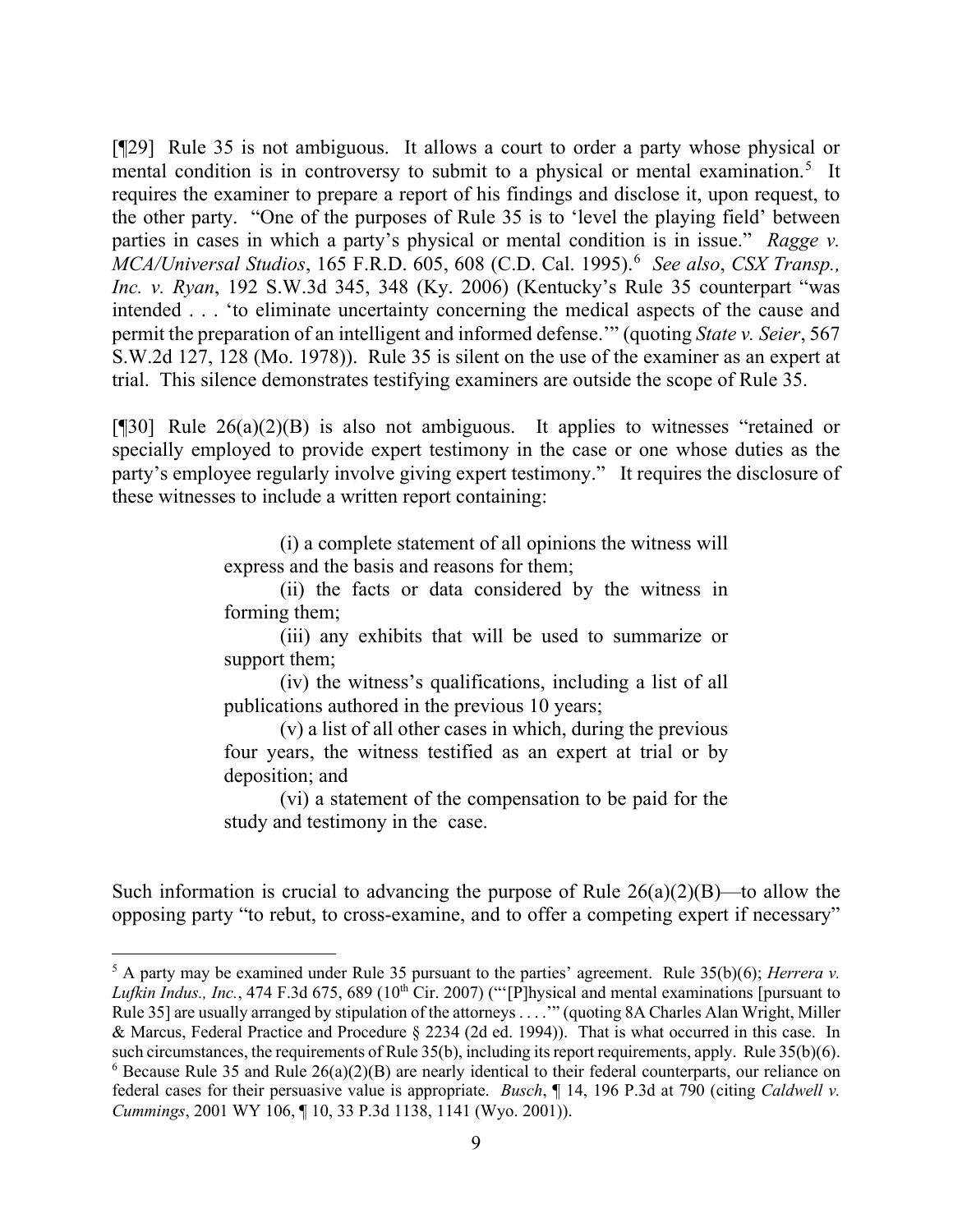so as to avoid "ambush at trial." *Walsh v. Chez*, 583 F.3d 990, 994 (7<sup>th</sup> Cir. 2009); *R.C. Olmstead, Inc. v. CU Interface, LLC, 606 F.3d 262, 271 (* $6<sup>th</sup>$  *Cir. 2010) (quotations* omitted).

[¶31] Construing Rules 35 and 26(a)(2)(B) together, we hold Rule 35(b) describes the report which must be provided upon request whenever an expert conducts an examination under Rule 35(a). If that expert is not at any point retained to testify at trial, the examiner need only prepare the report required by Rule 35(b). Rule 26(a)(2)(B), on the other hand, applies to all expert witnesses retained to testify at trial. As a result, if a party seeks to offer his retained Rule 35 examiner as an expert at trial, Rule 26(a)(2)(B) is triggered and the party must comply with that rule's disclosure requirements in addition to the report under Rule 35(b). A single report can satisfy both Rules  $35(b)$  and  $26(a)(2)(B)$  as long as it has the information required by both rules. In this case, Mr. Gertsch retained Dr. Bernton not only to perform a medical examination of Ms. Vahai but also to offer expert testimony at trial. Mr. Gertsch was required to comply with Rule 26(a)(2)(B).

[¶32] Mr. Gertsch makes no argument as to why a Rule 35 examiner could not comply with the requirements of Rule 26(a)(2)(B) and Mr. Frew's Rule 35 examiner, in fact, did so. We see no impediment. A Rule 35 examiner is already required to prepare a written report containing his findings, including his diagnoses, conclusions, and the results of any testing. In most circumstances, that report will largely satisfy the disclosure requirements of Rule  $26(a)(2)(B)(i)$ -(iii). The biggest difference between Rule 35 and Rule  $26(a)(2)(B)$ is the latter's requirements that the expert disclose his qualifications, including the publications he has authored in the last 10 years, the previous cases for which he has provided expert testimony, and his compensation for the work he performed in the case. Rule  $26(a)(2)(B)(iv)-(vi)$ . This information is important if the examiner is to offer expert testimony at trial because it may reveal potential impeachment material, including bias. Mr. Gertsch does not contend Dr. Bernton could not supply this information, only that he did not have to.<sup>[7](#page-10-0)</sup>

[¶33] Mr. Gertsch provides two arguments in support of his claim that a party who offers a Rule 35 examiner as an expert at trial need not comply with Rule 26(a)(2)(B). First, he asserts a Rule 35 examiner is similar to a treating physician, and claims that under Rule  $26(a)(2)(C)$  treating physicians, even when they offer an expert opinion at trial, are not required to comply with Rule  $26(a)(2)(B)$ . Rather, they need only supply the subject matter

<span id="page-10-0"></span><sup>7</sup> In this case, the deadline for expert disclosures preceded the deadline for Rule 35 examinations and reports. Mr. Gertsch does not claim he could not comply with Rule 26(a)(2)(B) because that deadline occurred prior to Dr. Bernton's examination of Ms. Vahai. We imagine, however, that a situation could arise where a plaintiff objects to a Rule 35 examiner testifying as an expert because the Rule 26(a)(2) disclosures with respect to that examiner were made after the expert disclosure deadline. District courts may have to make appropriate adjustments to the deadlines to accommodate the possibility that a Rule 35 examiner may be required to comply with Rule  $26(a)(2)(B)$  if a party intends to offer him as an expert at trial.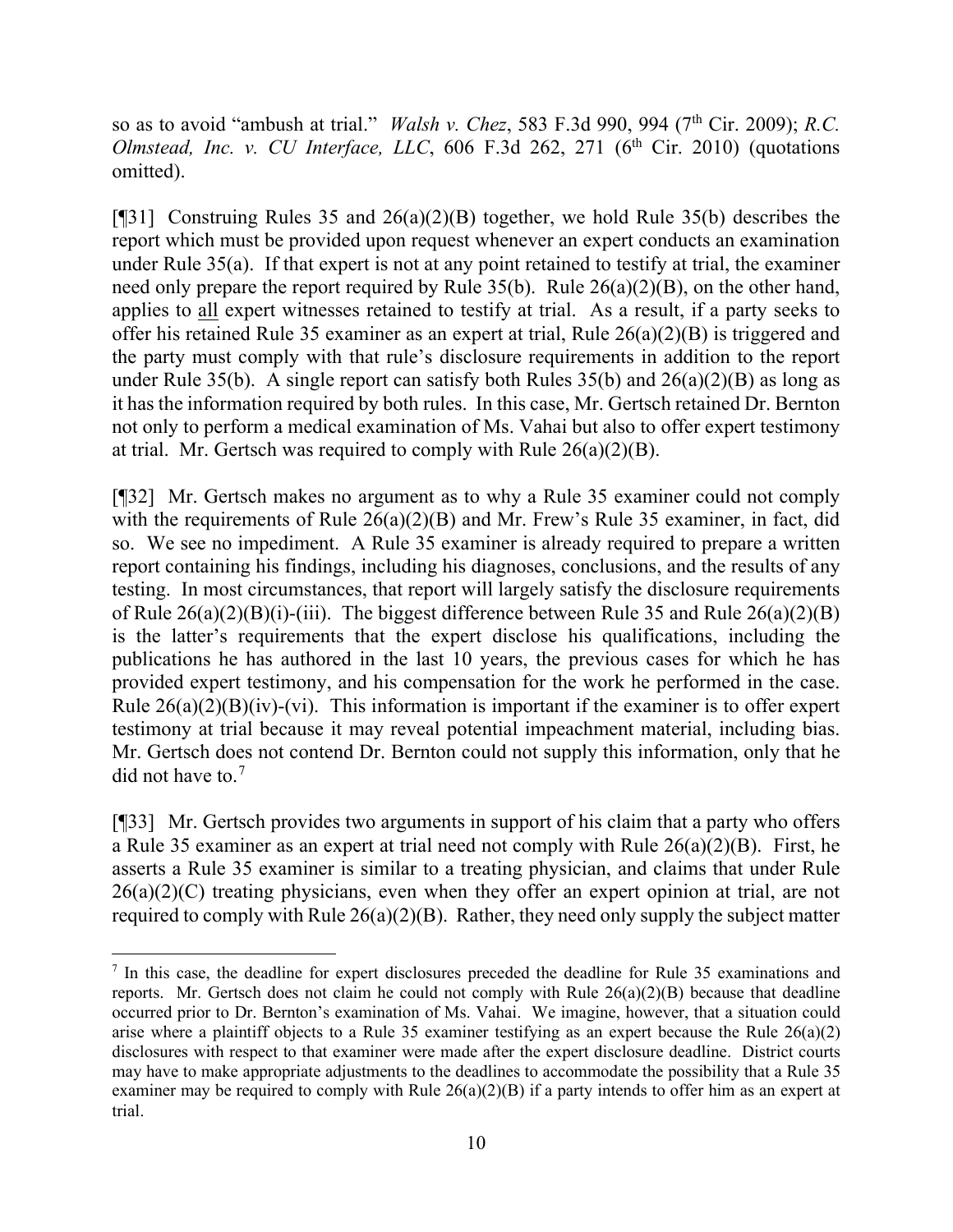upon which they will provide expert testimony and "a summary of the facts and opinions to which [they are] expected to testify." Rule  $26(a)(2)(C)(ii)$ . Subsection  $(a)(2)(C)$ , however, explicitly applies to witnesses that are not required to provide a written report under subsection  $(a)(2)(B)$ . In other words, it applies to those witnesses who are not "retained or specially employed to provide expert testimony in the case or one whose duties as the party's employee regularly involve giving expert testimony." *See In re Paternity of HLG*, 2016 WY 35, 1 22, 368 P.3d 902, 907 (Wyo. 2016) ("It is true that Ms. Parrish was initially employed as a treating medical provider, not as an expert witness. Because Ms. Parrish was not employed specifically as an expert witness, Mother was not required to provide an expert report in discovery."). Mr. Gertsch retained Dr. Bernton to perform a medical examination of Ms. Vahai and to provide expert testimony at trial. Dr. Bernton did not treat her and was not a treating physician. Rule  $26(a)(2)(B)$ , not Rule  $26(a)(2)(C)$ , applies.

[¶34] Second, Mr. Gertsch contends we need not resort to an interpretation of our rules because the issue is governed by the district court's scheduling order, which did not require the parties' Rule 35 examiners to comply with Rule  $26(a)(2)(B)$ . The scheduling order provided deadlines for Rule 35 examinations and reports and required the reports to include, at a minimum, test results, diagnoses and conclusions. In other words, the order reiterated the requirements of Rule 35(b). Like Rule 35 itself, the order did not address what disclosures are required when a party seeks to have his Rule 35 examiner provide expert testimony at trial. The scheduling order did, however, require expert disclosures to comply with Rule 26(a)(2). Because Mr. Gertsch offered Dr. Bernton as an expert at trial, the scheduling order required him to comply with Rule 26(a)(2), including Rule  $26(a)(2)(B).$ <sup>[8](#page-11-0)</sup>

# *Rule 37*

[ $[$ ]35] Mr. Gertsch admits he did not comply with Rule 26(a)(2)(B) with respect to Dr. Bernton. Given this failure to comply, we turn to Rule 37(c) for the appropriate remedy.

[ $[$ ]36] Rule 37(c)(1) provides: "[I]f a party fails to provide information or identify a witness as required by Rule 26(a) or (e), the party is not allowed to use that information or witness . . . at a trial, unless the failure was substantially justified or is harmless." "[A] party who fails to comply with its Rule 26 discovery obligations generally is not permitted to use the undisclosed evidence at trial unless the failure was substantially justified or harmless." *Downs v. Homax Oil Sales, Inc.*, 2018 WY 71, ¶ 27, 421 P.3d 518, 525 (Wyo.

<span id="page-11-0"></span><sup>&</sup>lt;sup>8</sup> Mr. Gertsch argues Rule  $26(a)(2)(B)$  allows a court to deviate from its requirements. That is true, and the court did so in this case. *See* Rule 26(a)(2)(B) ("*Unless* otherwise stipulated *or ordered by the court,* . . .") (emphasis added). The scheduling order stated a list of the documents and items supplied to the expert will suffice to satisfy Rule  $26(a)(2)(B)(ii)$  (requiring the expert's report to include the facts or data considered by the witness in forming his opinions). The order did not, however, exempt testifying Rule 35 examiners from Rule  $26(a)(2)(B)$ 's reach.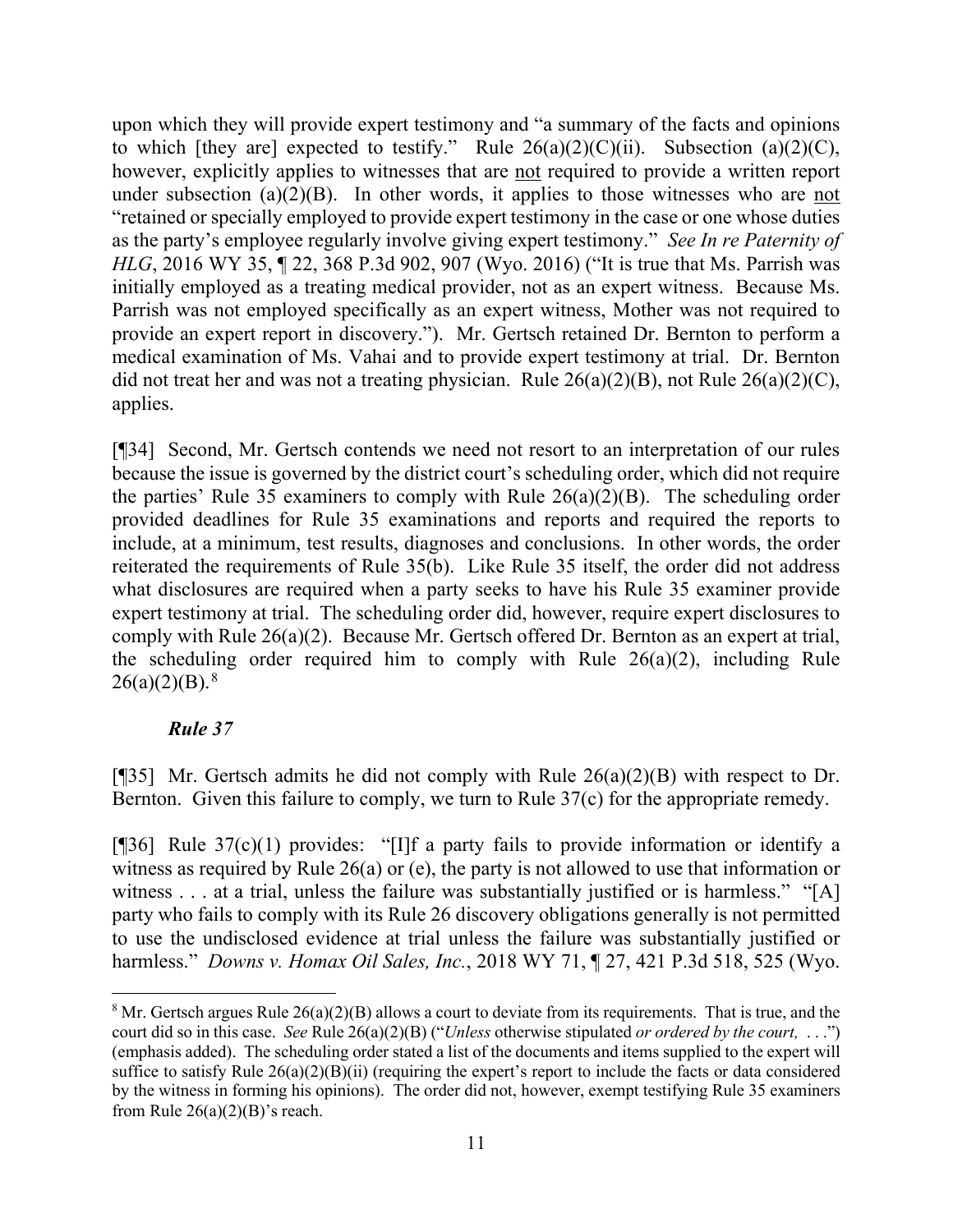2018). *See also, HLG*, ¶ 25, 368 P.3d at 908 ("Rule 37(c)(1) provides for automatic exclusion of undisclosed evidence unless there is substantial justification for the failure to disclose, the failure is harmless, or the district court determines another sanction is appropriate."); *Dishman v. First Interstate Bank*, 2015 WY 154, ¶ 29, 362 P.3d 360, 370 (Wyo. 2015) ("Rule 37(c)(1) provides that a party who, without sufficient justification, fails to disclose information as required by Rule 26 is not permitted to use that evidence at trial, unless the failure is harmless."). "The party seeking to avoid exclusion has the burden of establishing its failure to comply with the discovery obligations was harmless." *HLG*, ¶ 25, 368 P.3d at 908 (citing *Black Diamond Energy, Inc. v. Encana Oil & Gas (USA) Inc.*, 2014 WY 64, ¶ 45, 326 P.3d 904, 916 (Wyo. 2014)).

[¶37] Mr. Gertsch made no attempt in the district court to show his failure to comply with Rule 26(a)(2)(B) was substantially justified or harmless; his argument was simply that he did not need to comply. *Downs*, ¶ 29, 421 P.3d at 525-26 ("Given Homax insisted in the proceedings below that it was not required to provide its damages evidence to Mr. Downs because he had not requested it in discovery, it made no effort to establish that its failure was substantially justified or harmless."). On appeal, he continues to maintain he did not need to comply with Rule  $26(a)(2)(B)$  but also contends his failure to comply was harmless because Ms. Vahai was not prejudiced by the admission of Dr. Bernton's testimony. Ms. Vahai, on the other hand, contends she was "severely prejudiced" by the admission of his testimony, as "evidenced by the completely inadequate jury verdict." We agree with Mr. Gertsch that the admission of Dr. Bernton's testimony was harmless.<sup>[9](#page-12-0)</sup>

[¶38] "For error to be regarded as harmful and reversible, there must be a reasonable probability that, in the absence of the error, the verdict might have been different." *Smyth v. Kaufman*, 2003 WY 52, ¶ 29, 67 P.3d 1161, 1170 (Wyo. 2003) (citing *TZ Land & Cattle Co. v. Condict*, 795 P.2d 1204, 1210 (Wyo. 1990)). *See also, Singer v. Lajaunie*, 2014 WY 159, ¶ 41, 339 P.3d 277, 288 (Wyo. 2014) ("[An] error is harmful if there is a reasonable possibility that the verdict might have been more favorable to Mr. Lajaunie if the error had not occurred."). "Where the disputed evidence is a small part of the case, the trial is lengthy and complicated, and there is substantial evidence supporting the result, we are not inclined to find harmful error in the admission of evidence." *Smyth*, ¶ 29, 67 P.3d at 1170 (citing *Herman v. Speed King Mfg. Co.*, 675 P.2d 1271, 1278 (Wyo. 1984)). In undertaking this review, we are mindful that a "jury's determination of the amount of damages is inviolate absent an award which is so excessive or inadequate as to shock the judicial conscience and to raise an irresistible inference that passion, prejudice, or other improper cause had

<span id="page-12-0"></span><sup>9</sup> Rule 37(c)(1) only prohibits the unidentified witness or undisclosed information from being used at trial. In this case, Mr. Gertsch disclosed Dr. Bernton as a witness and some of his report complied with the requirements of Rule 26(a)(2)(B). Nevertheless, because Mr. Gertsch does not attempt to parse which parts of Dr. Bernton's testimony complied with Rule  $26(a)(2)(B)$  and which did not, we will assume on appeal his entire testimony should have been stricken.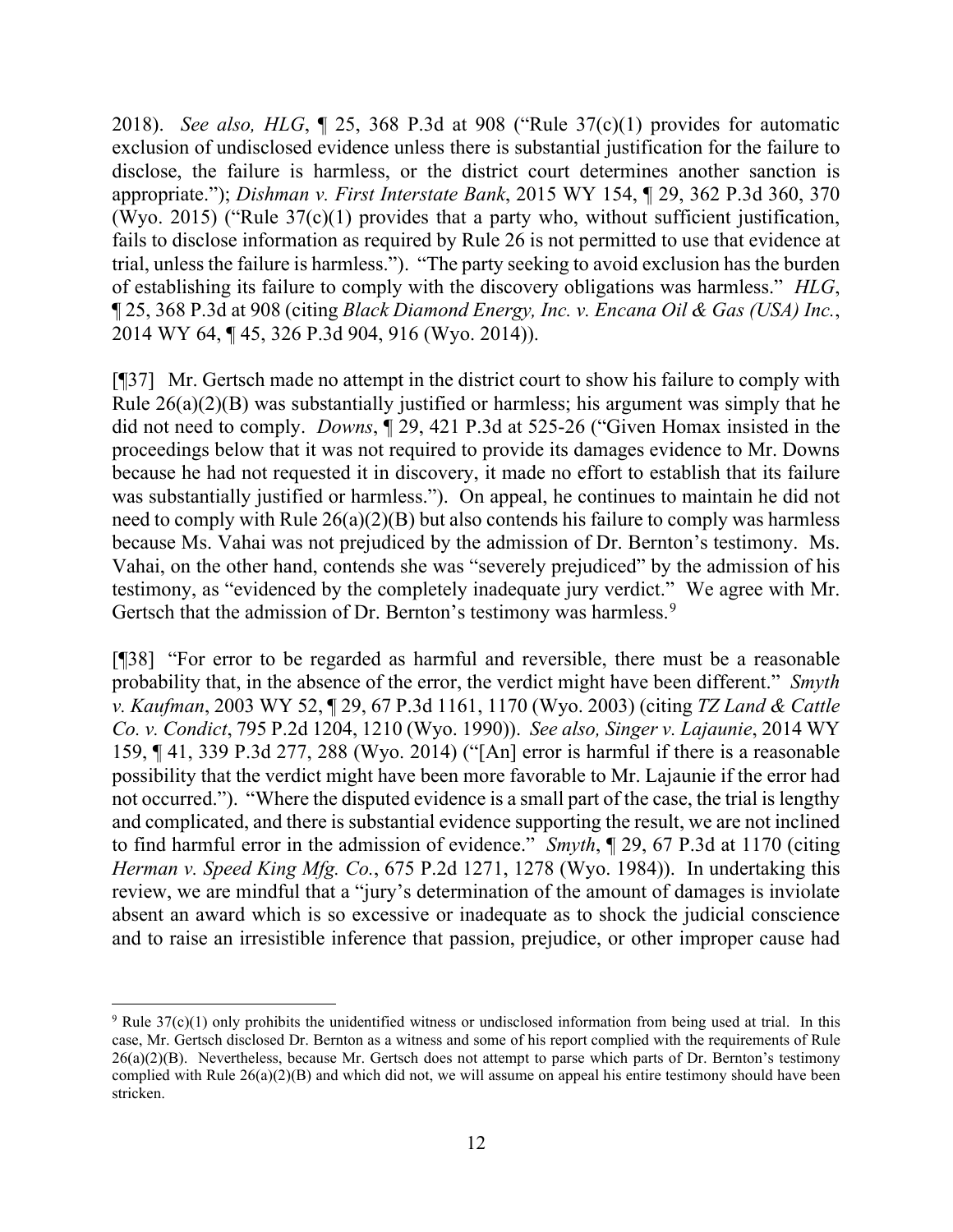invaded the trial." *Carlson v. BMW Indus. Serv., Inc.*, 744 P.2d 1383, 1390 (Wyo. 1987) (quoting *Brittain v. Booth*, Wyo., 601 P.2d 532, 536 (1979)).[10](#page-13-0)

[¶39] Dr. Bernton's testimony was a relatively small part of a trial spanning seven days. There was also substantial evidence, apart from his testimony, supporting the jury's verdict.

[¶40] The trial in this matter was a "battle of the experts." Dr. Beer opined Ms. Vahai had permanent injuries to her spine which require two surgeries to repair, and Ms. Young opined Ms. Vahai was limited to full-time sedentary work and could only work part-time as a cosmetologist. It was these opinions which led to Ms. Kattman's life care plan, which in turn led to the large damage numbers for future medical care and loss of earnings provided by Ms. Vahai's economist. It is also these opinions which Ms. Vahai relies upon to show the jury's verdict is wholly inadequate. But these opinions are only half the story.

[¶41] Dr. Wirt, one of Ms. Vahai's treating neurosurgeons, testified Ms. Vahai suffered from a congenital disc condition in her neck, but it was not a source of her pain and did not require surgery. He unequivocally testified surgery was not appropriate, stating "if it were your daughter, you wouldn't want me to touch her."

[¶42] Dr. Reichhardt testified Ms. Vahai possibly had cervical and lumbar sprains but no pinched nerves. He discounted Dr. Beer's testimony about Ms. Vahai's annular tear, telling the jury "we don't really know what [an annular tear] mean[s]" and most of them are asymptomatic and due to wear and tear, not trauma. He testified she did not need surgery and the most appropriate treatment for her would be "an independent active exercise program, a core stabilization program, a stretching program for her neck and shoulder area, use of proper posture and body mechanics, . . . anti-inflammator[y] [medication,] . . . [and] a course of counseling with a pain psychologist." He also opined Ms. Vahai could work full-time as a cosmetologist.

<span id="page-13-0"></span> $10$  We have also considered the following factors in deciding whether a party's violation of its discovery duties was harmless:

<sup>(1)</sup> whether allowing the evidence would incurably surprise or prejudice the opposing party;

<sup>(2)</sup> whether excluding the evidence would incurably prejudice the party seeking to introduce it;

<sup>(3)</sup> whether the party seeking to introduce the testimony failed to comply with the evidentiary rules inadvertently or willfully;

<sup>(4)</sup> the impact of allowing the proposed testimony on the orderliness and efficiency of the trial; and (5) the impact of excluding the proposed testimony on the completeness of the information before the court or jury.

*Downs*, ¶ 28, 421 P.3d at 525 (quoting *HLG*, ¶¶ 27-28, 368 P.3d at 908-09). Because we conclude the admission of Dr. Bernton's testimony did not prejudice Ms. Vahai given the substantial other evidence supporting the jury's verdict, application of these factors would not change our conclusion.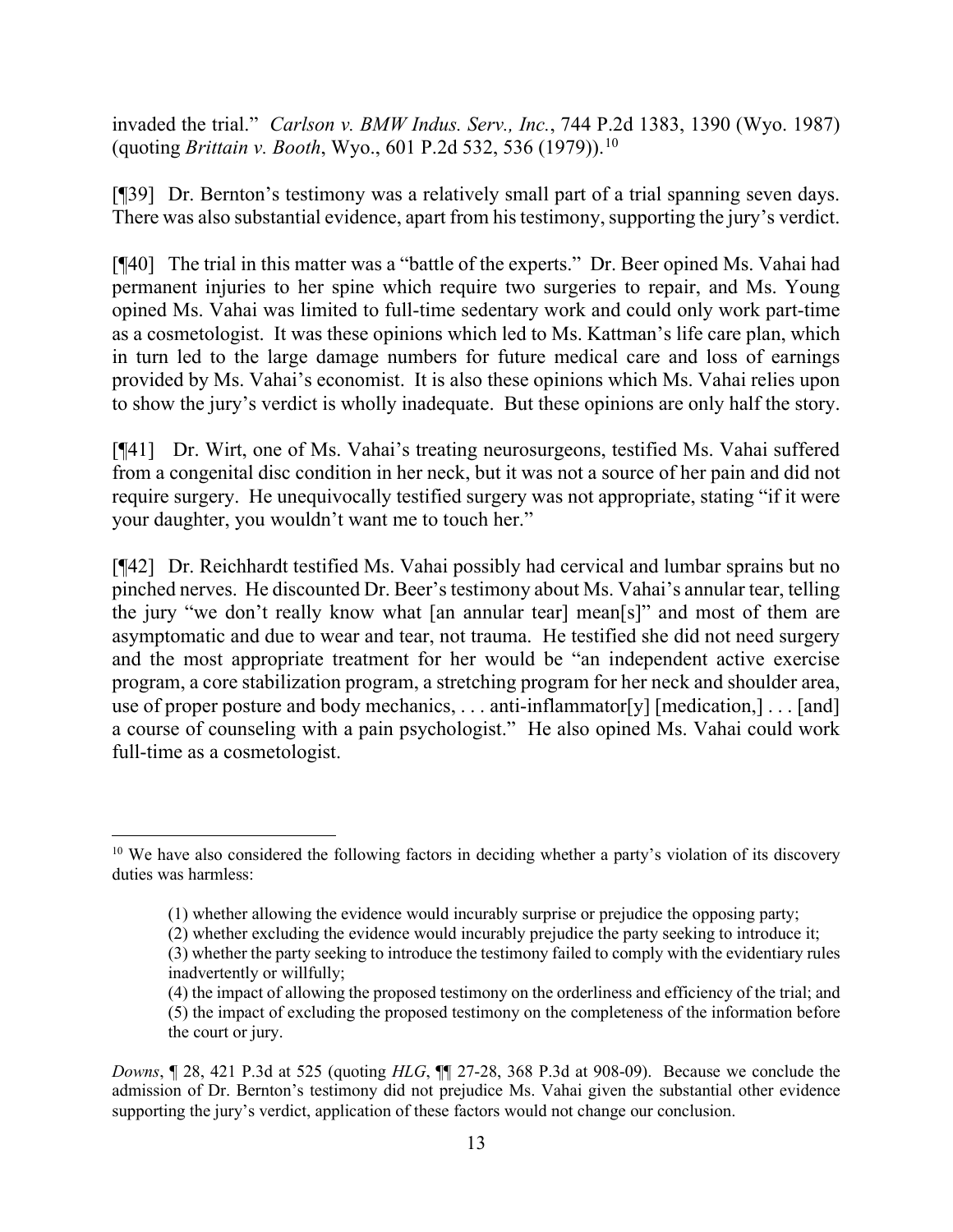[¶43] Dr. Pettine, another one of Ms. Vahai's treating providers, testified Ms. Vahai did not need surgery. In fact, he changed his mind during his testimony as to whether surgery was necessary. He initially testified Ms. Vahai's injuries were permanent and she would need an artificial disc replacement in her cervical spine and either an artificial disc replacement or a fusion in her lumbar spine by the time she was 35 years old. During that same testimony, however, he reversed course and testified he believed Ms. Vahai to be an "ideal" candidate for stem cell therapy. He told the jury he had performed the stem cell therapy procedure on over 3,000 patients with "surprisingly efficacious" results: 90% of patients see improvement with 70% of them being 70% better two years after the injection. He opined that if Ms. Vahai had the procedure and experienced similar results, she would not need surgery; if she had the procedure and it did not help, she could still have surgery. He testified he could perform the stem cell therapy procedure on Ms. Vahai's neck and back in one procedure and it would cost approximately \$7,000.

[¶44] Dr. John Janzen, Mr. Gertsch's functional capacity expert, testified Ms. Vahai was not limited to performing sedentary work and the accidents did not impair her ability to work as a cosmetologist or cause her any loss in earning capacity. Even Dr. Ross, one of Ms. Vahai's treating providers, testified he did not place any work restrictions on Ms. Vahai after either accident because he "like[s] to keep [his patients] working if [he] can." Moreover, the jury heard evidence questioning the validity of Ms. Young's functional capacity testing, which had led to her opinions concerning Ms. Vahai's ability to work.

[¶45] In addition to the expert testimony, there was other evidence discounting the extent of Ms. Vahai's injuries and her need for surgery. The evidence indicated the accidents were low-impact. Mr. Gertsch and Mr. Frew both testified they applied the brakes before hitting Ms. Vahai's vehicle and estimated they were going 10 mph and 10-15 mph at impact, respectively. The driver of the pick-up truck which Ms. Vahai hit in the second accident testified he was not injured and, although he knew he had been hit, he "wouldn't say it was anything serious." Photographs of Ms. Vahai's vehicles after each accident and photographs of Mr. Frew's truck after the second accident were shown to the jury. They revealed Ms. Vahai's vehicle in the first accident to have suffered damage to its trunk but not the driver's compartment and her and Mr. Frew's vehicles in the second accident to have suffered minimal body damage.

[¶46] Ms. Vahai's own actions discounted the extent of her injuries. She did not followup with her private physician after the first accident, did not complete all of the prescribed physical therapy after both accidents, and went significant periods of time without treatment after both accidents, especially after the second accident. The evidence also indicated that after the second accident she visited various providers for treatment unrelated to the accidents. During one of those treatments, an examination of her neck found she had "full passive range of motion without pain" and no spine or muscle tenderness; during the other treatment, she reported no "[m]uscle or joint pain" or "[m]uscle weakness."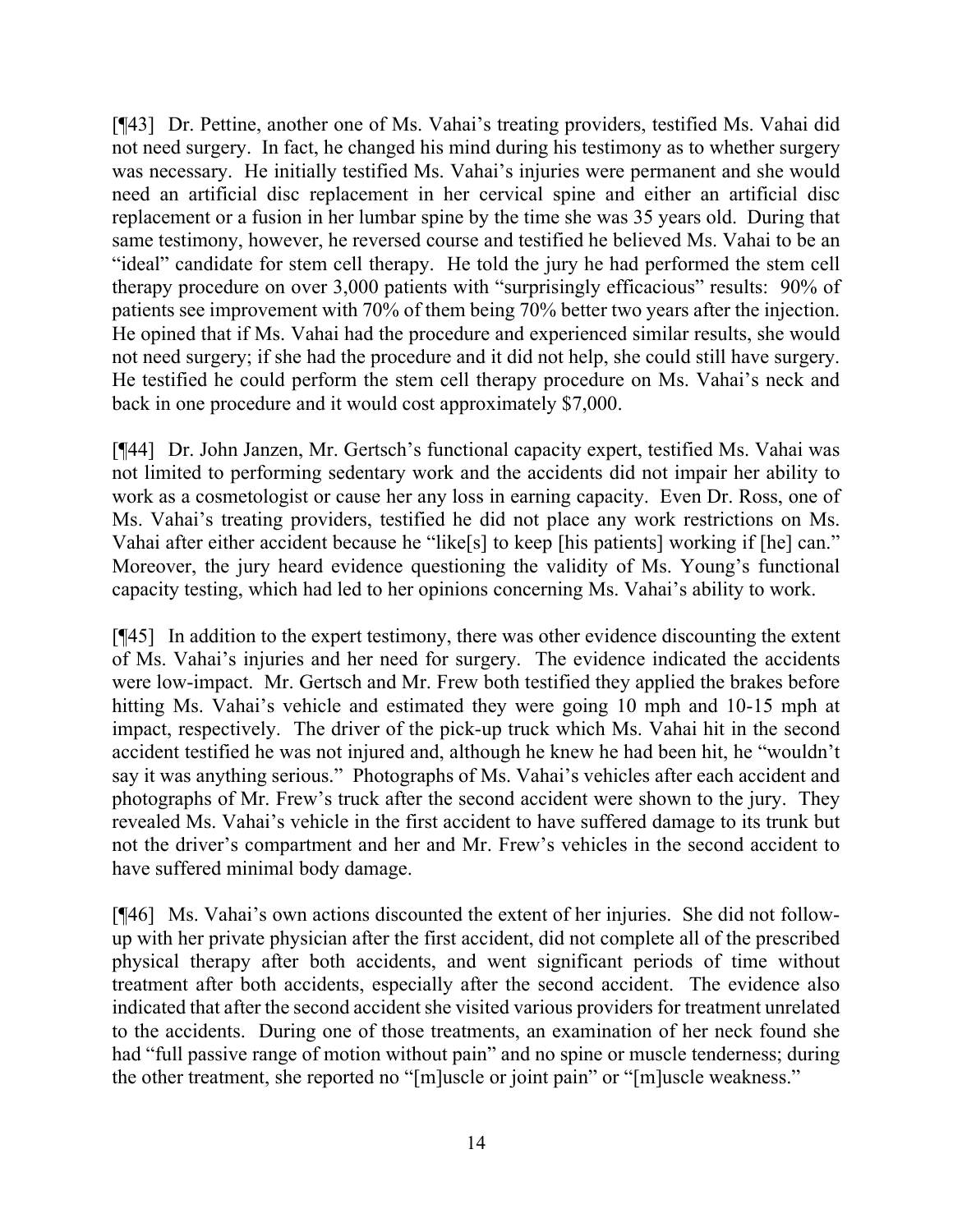[¶47] The evidence also showed Ms. Vahai smoked up to a half a pack of cigarettes a day, which Dr. Pettine testified decreased her chances of having a successful spinal fusion surgery. Indeed, Dr. Ross told the jury "surgeons won't even operate on someone's back who smokes . . . because it just won't heal as well." Dr. Reichhardt testified smoking negatively affects the healing process because "nicotine causes a constriction of the blood vessels, which decreases . . . blood supply." Even Dr. Beer testified that while he does not require his patients to stop smoking in order to have spinal fusion surgery, he does tell them "their chances of having the fusion form solid are less than if they don't smoke."

[¶48] There was also evidence Ms. Vahai did not mitigate her damages. She did not have the stem cell therapy procedure, even though she could still have had surgery if the procedure was not effective. She did not pursue a full-time sedentary job opportunity in which she could have earned more than she did as a hairdresser.

[¶49] Finally, there was evidence of other causes or contributors to her pain. Ms. Vahai testified she suffered from depression. Dr. Wirt testified depression can "have an impact upon one's physical symptoms and complaints." According to him, while he is not an expert on "having body pain exacerbated by mental issues," "after doing this for 36, going on 37 years," "it's a big issue with people for sure" and something he sees "every day." Dr. Reichhardt opined his testing of Ms. Vahai revealed there were non-physiological factors, most likely psycho-social stressors, contributing to her pain. Even Dr. Beer testified depression can be detrimental to a patient's ability to heal after treatment. The jury also heard evidence that Ms. Vahai abused alcohol and cocaine. Her parents, Ms. Young, and Dr. Janzen testified such abuse could detrimentally affect her ability to enjoy the pleasures of life and to make a living.

[¶50] Given the substantial evidence supporting the jury's verdict, there is no reasonable probability that had Dr. Bernton's testimony not been admitted, the outcome would have been different. The admission of his testimony was harmless.

# *2. Did Mr. Gertsch plainly err by personally attacking Ms. Vahai, her counsel, her mother, and one of her experts during closing argument?*

[¶51] Ms. Vahai declined to go to the hospital immediately after the first accident. Instead, she called her mother, Jahnice Samson, who picked her up and drove her home. At the time of the November 2011 accident, Ms. Samson worked as a secretary for Richard Gage, Ms. Vahai's attorney. In fact, Ms. Samson was at Mr. Gage's office at the time Ms. Vahai called her to pick her up from the accident scene, and Ms. Samson returned to his office after dropping Ms. Vahai off at home. After Ms. Samson got off work, she went home and Ms. Vahai asked her to take her to the ER, which she did. During closing argument, Mr. Gertsch's counsel capitalized on these facts, telling the jury: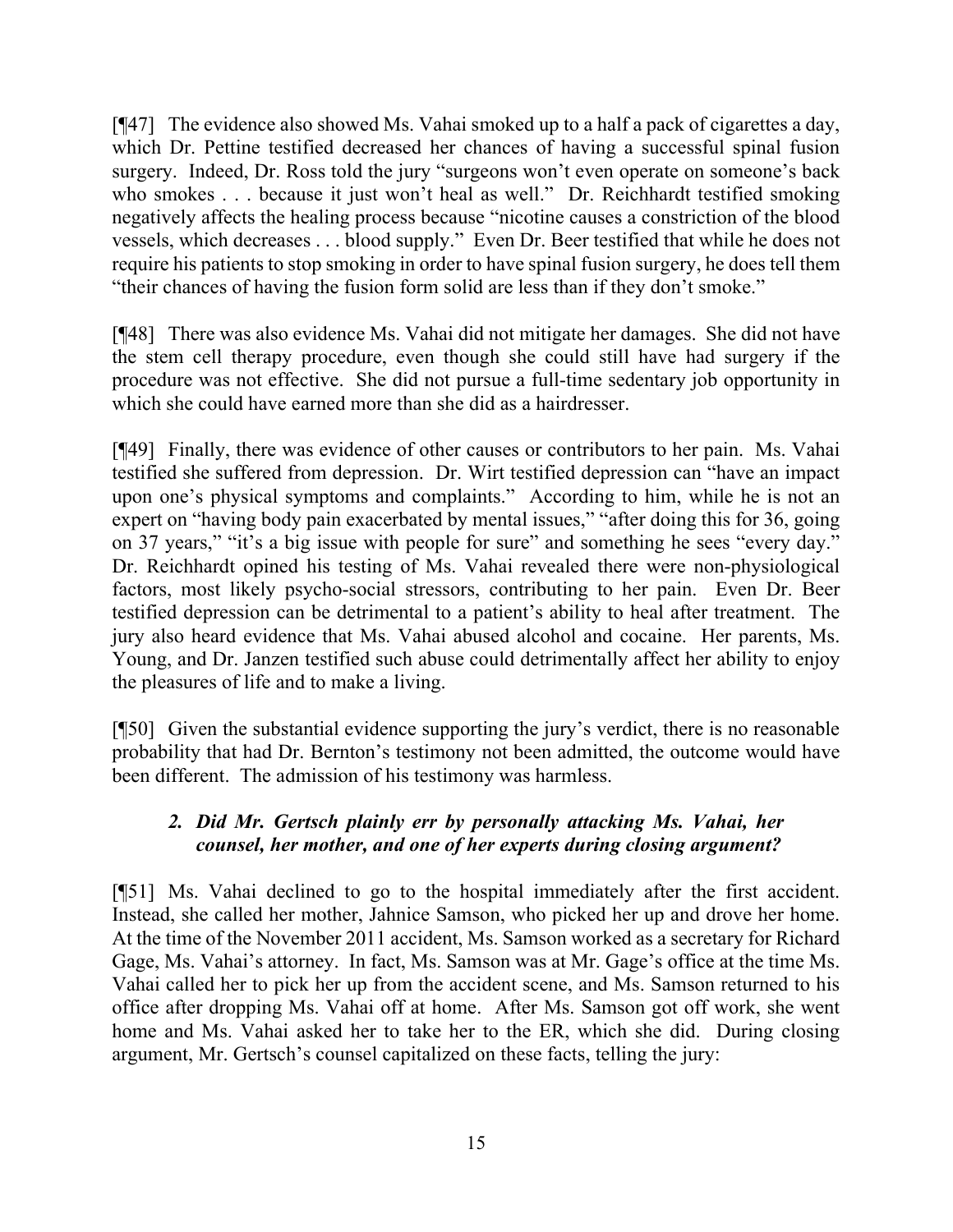There was an accident with Mr. Gertsch [in] November of 2011, and we've seen the photos, and we know what happened. We also know this. At the scene of the accident, Aubri Vahai . . . said she wasn't injured. She told that to Mr. Gertsch twice. She told it to the police. She didn't request an ambulance. Those are actions. What happened next? Her mother comes to the scene of the accident. Who does her mother work for? Mr. Gage.

It's not perfectly clear from the testimony that was provided, and it would have come from Ms. Vahai, it's not perfectly clear what happened. Did Mom take her home and return to work where she talked to Mr. Gage? I would submit to you that's exactly what happened. And then after she gets off work, that's when she decides it's a good idea to take her daughter to the emergency room. I would suggest to you, ladies and gentlemen, that that is more than just actions. That is an orchestration of events. An orchestration of events set in place to get money.

[¶52] Mr. Gertsch's attorney continued with the "orchestration of events" refrain throughout his closing argument. He described Ms. Vahai's actions after the second accident as follows:

> Ms. Vahai goes to the emergency room, but what does she say at the emergency room? And we'll have you have that record. She tells them now she has complaints of not only neck pain, but low back pain. And specifically says, I have not had similar symptoms before. Why would you tell your doctor that if it wasn't true? The doctor is there to help you, and as Dr. Ross testified, . . . he expects his patients to be honest with him. That's what he needs so that he can help them.

> Why did she say that at the emergency room after the second accident? I would suggest to you, ladies and gentlemen, that it was part of the orchestration of events. How can I sue Mr. Frew if I don't have new injuries that I can claim?

[¶53] Counsel also reiterated Dr. Pettine's testimony that a stem cell therapy procedure costing about \$7,000 could help Ms. Vahai. Yet, Ms. Vahai had not had that procedure. Mr. Gertsch's attorney told the jury:

> Why didn't [the procedure] happen? I would suggest to you it didn't happen because as part of the orchestration for large numbers, it wouldn't have worked out very well as we all stand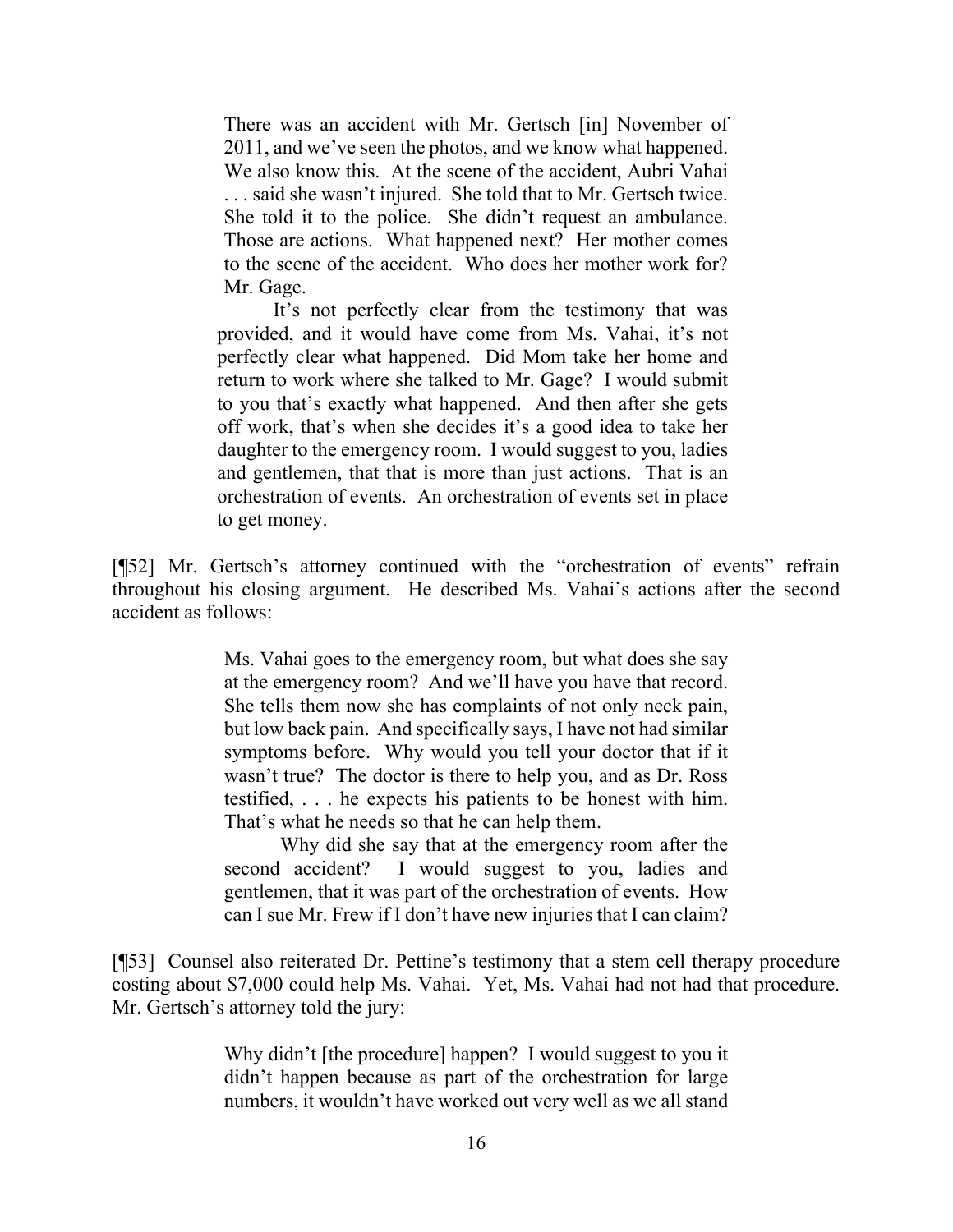before you today. It simply didn't serve the purpose of this lawsuit.

[¶54] Mr. Gertsch's counsel criticized Ms. Kattman who testified her life care plan for Ms. Vahai included the cost of two spinal surgeries, pre-surgical care, and post-surgical care, including household assistance. He told the jury her damages numbers were:

> Absolutely speculative as to what might happen in the future. Absolutely speculative depending on what numbers you plug in to begin with.

> Most importantly, Ms. Kattman, because it would not give the big numbers that would go into the orchestration that I was talking about, she ignored Dr. Pettine's clear testimony about stem cell therapy.

[¶55] Mr. Gertsch's attorney addressed Ms. Vahai's problem with drugs and alcohol:

Now, Ms. Vahai also has a problem with drugs and alcohol. And I truly, truly hope . . . that she can defeat those demons. Nobody wants to have to deal with that, but they are nonetheless demons in her life. How does she deal with that? She needs to deal with them head on. She needs to take responsibility for them, and she needs to not deny those demons. And you can't deny those demons if you are too busy orchestrating lawsuits, which is exactly what we're dealing with here. You can't take responsibility and deal with those demons if you want to make somebody else a scapegoat for your problems in life.

[¶56] He also discussed the verdict form which required the jury to apportion any damages between the two accidents. He told the jury he believed Dr. Bernton had "nailed that one" when he testified Ms. Vahai was healed from any injury suffered in the first accident and did not require any medical treatment beyond September 2012. He also told the jury nothing that happened in the second accident could be apportioned to Mr. Gertsch but, in any event, he "would submit . . . that apportionment only becomes important if we start looking at these big [damages] numbers that have been orchestrated."

[¶57] Ms. Vahai argues these inflammatory comments improperly accused her, her mother, her counsel, and her expert of immoral and unethical conduct and suggested they were untrustworthy, unsavory, and gaming the system, thereby inflaming the jury against her. She also claims there was no evidence to support an inference of a conspiracy between her, her attorney, and her mother for a big pay day. In fact, she says there is no way she could have "orchestrated" multiple bulging discs in her spine and the reversal of her neck's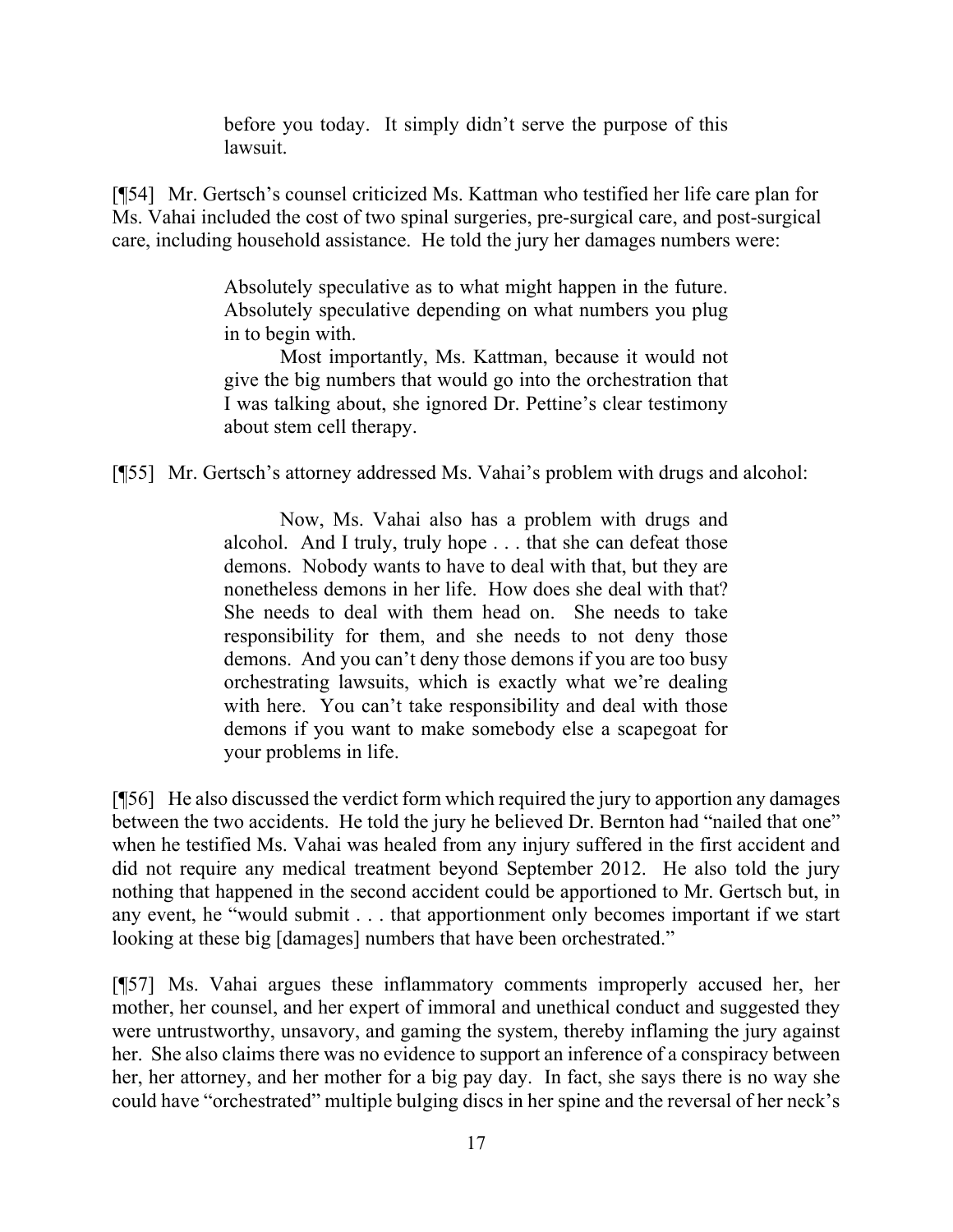lordotic curve. Mr. Gertsch claims his counsel's closing argument was proper. He argues each of the allegedly improper comments was based on the evidence or reasonable inferences to be drawn therefrom and the mere fact his counsel's comments were partisan or harsh does not make them improper.

[¶58] Because Ms. Vahai did not object to any of the allegedly improper comments, our review is for plain error. *Guy-Thomas v. Thomas*, 2015 WY 35, ¶ 10, 344 P.3d 782, 786 (Wyo. 2015) ("Failure to object constitutes waiver of whatever alleged error occurred, unless the error rises to the level of plain error.") (citing W.R.A.P. 9.05). "Plain error exists if the error: 1) clearly appears in the record; 2) transgressed a clear and unequivocal rule of law; and, 3) resulted in material prejudice to a substantial right." *Case v. Outback Pipe Haulers*, 2007 WY 181, ¶ 10, 171 P.3d 514, 516-17 (Wyo. 2007) (citing *Landsiedel v. Buffalo Props., LLC*, 2005 WY 61, 17, 112 P.3d 610, 615 (Wyo. 2005)). "The burden of establishing plain error is on the party alleging error." *Id*.

[¶59] The alleged errors are clearly reflected in the record. Ms. Vahai, however, has not shown Mr. Gertsch's closing argument to have transgressed a clear and unequivocal rule of law. She relies primarily on criminal cases in which a prosecutor's comments during closing argument were found to have risen to the level of prosecutorial misconduct—*Black v. State*, 2017 WY 135, ¶¶ 33-34, 405 P.3d 1045, 1056-57 (Wyo. 2017) (concluding prosecutor's comments designed to appeal to the jurors' passion or prejudice and attacking defense counsel constituted prosecutorial misconduct); *Carroll v. State*, 2015 WY 87, ¶ 43, 352 P.3d 251, 261 (Wyo. 2015) (stating "personal attacks on defense counsel" are prosecutorial misconduct); and *State v. Smith*, 1999 S.D. 83, ¶¶ 48-50, 599 N.W.2d 344, 354-55 (S.D. 1999) (calling defendant a "monster" and a "pervert" during closing argument amounted to prosecutorial misconduct). These criminal cases are not helpful because we impose special rules on prosecutors during closing argument as a result of their duty to "seek justice, not merely to convict" and to ensure a "defendant has a fair trial." *Jeschke v. State*, 642 P.2d 1298, 1303 (Wyo. 1982); *Valerio v. State*, 527 P.2d 154, 156 (Wyo. 1974). *See also*, *Dixon v. State*, 2019 WY 37, ¶ 37, 438 P.3d 216, 231 (Wyo. 2019) ("Prosecutorial misconduct is a prosecutor's improper or illegal act (or failure to act), *especially involving an attempt to persuade the jury to wrongly convict a defendant or assess an unjustified punishment*." (quotations omitted) (emphasis added)). Such concerns are not present in a civil case where one of counsel's roles is to zealously advocate for his client's interests. Rule 1.1[2], Wyoming Rules of Professional Conduct.

[¶60] Our own research reveals we afford counsel wide latitude in making closing arguments in civil cases. The only limits we have imposed are that counsel cannot misstate the law or make an argument tending to "influence jurors to depart from their role of impartiality and step into the shoes of a litigant." *See, e.g., Seaton v. State of Wyo. Highway Comm'n*, *Dist. No. 1*, 784 P.2d 197, 207 (1989) ("[U]nless he misstates the law, counsel may properly comment during his closing argument on any instructions given by the court."); *Logan v. Pac. Intermountain Exp. Co.*, 400 P.2d 488, 494 (Wyo. 1965) (defense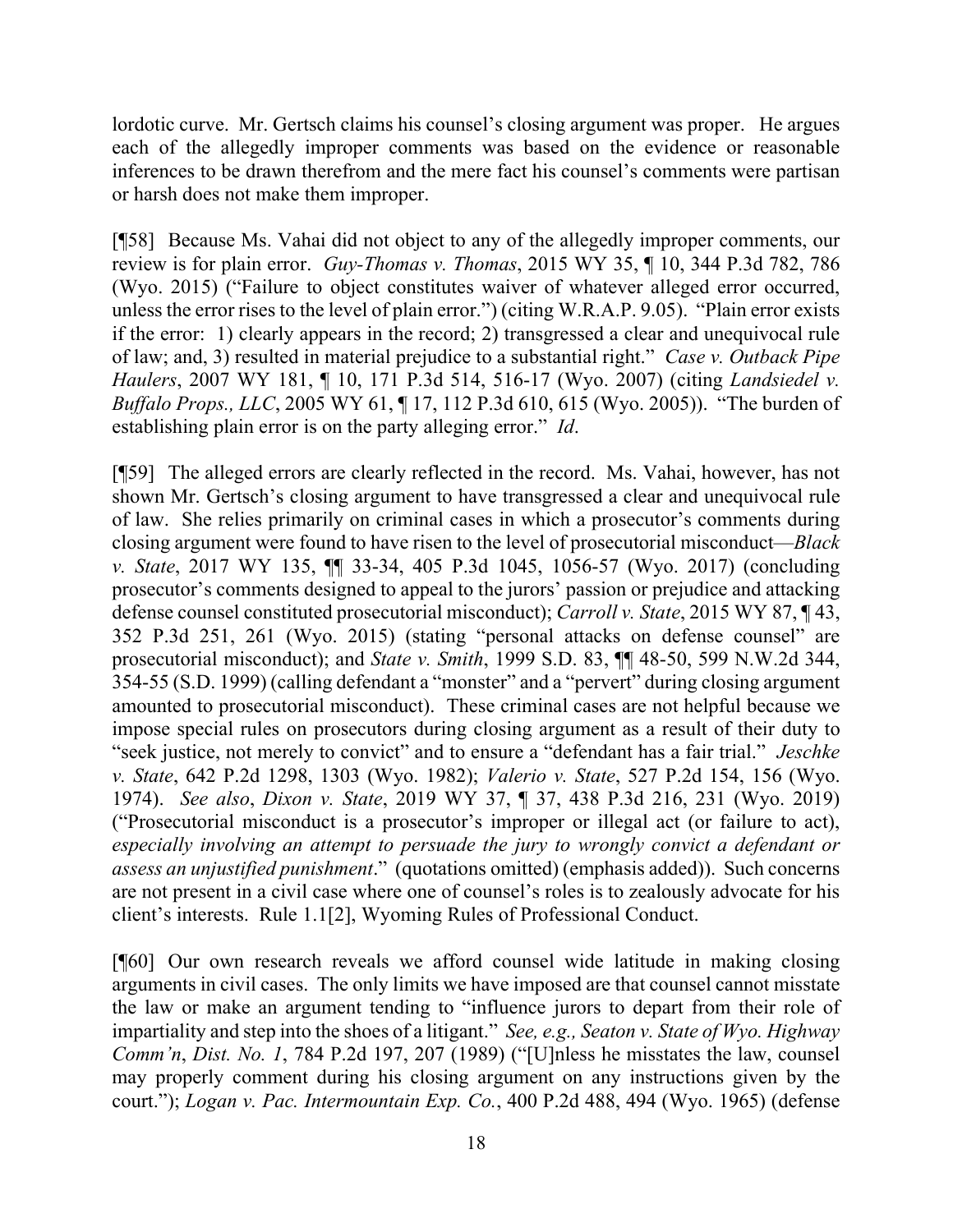counsel asked the jurors "what would you do" if plaintiff's vehicle fish-tailed across the highway in front of your vehicle; "[t]he mischief of such an argument is that it tends to influence jurors to depart from their role of impartiality and step into the shoes of a litigant" and "[a]s a general rule such a practice is condemned"). Ms. Vahai does not claim Mr. Gertsch's counsel crossed these lines.

[¶61] Perhaps because our civil cases are not helpful to her argument, Ms. Vahai relies on two civil cases from California and Florida. In *Stone v. Foster*, 106 Cal.App.3d 334, 341 (Cal. App. 1980), the plaintiff sued the defendant, a plastic surgeon, for medical malpractice and fraud after a tummy tuck procedure left scars on her abdomen. The jury found in favor of the plaintiff. *Id*. at 340. On appeal, the defendant argued plaintiff's counsel committed misconduct during trial, including during closing argument, by continually seeking to portray the defendant as an evil, dishonest person and leveling personal attacks on him, including calling him the most disgraceful defendant he had ever seen and accusing him of hiding his wealth. *Id*. at 354-55. The California court stated "[p]ersonal attacks on the character or motives of the adverse party, his counsel or his witnesses" as well as "attempts to appeal to the prejudice, passions or sympathy of the jury" are misconduct. *Id*. at 355. It concluded plaintiff's "[c]ounsel committed both forms of misconduct during the trial." *Id*.

[¶62] In *Johnnides v. Amoco Oil Co., Inc.*, 778 So.2d 443, 443 (Fla. Dist. Ct. Appeal 2001), defense counsel's closing argument "contained many serious departures from the standards of conduct [the Florida courts] require of attorneys in [its] jurisdiction, any one of which would alone have required reversal." The court focused, however, on what it deemed to be the "worst"—"the passage in which [counsel], based on nothing but his own cynical imagination, boldly and unashamedly accused opposing counsel of conspiring with the plaintiff's expert to commit a fraud on the jury:

> So what does plaintiff's counsel have to do? *He goes out and finds Dr. Padva and says, Dr. Padva, what we are going to do, we are going to try to get a naive jury. And then what we are going to do is,* I need you to look at all of these tests and somehow *come up with some scientific gobble-deecock that confuses the jury."*

*Id.* at 444-45. The court concluded such "baseless attacks of this kind upon the integrity of counsel, or any other player in the case, are both contemptible and condemnable" and required a new trial. *Id.* 

[¶63] We are not bound by cases from the appellate courts of California and Florida. However, even if we were to assume, arguendo, that these cases constitute "a clear and unequivocal rule of law," they are distinguishable. The misconduct in *Stone*, unlike the alleged misconduct in this case, was not limited to closing argument. Rather, it permeated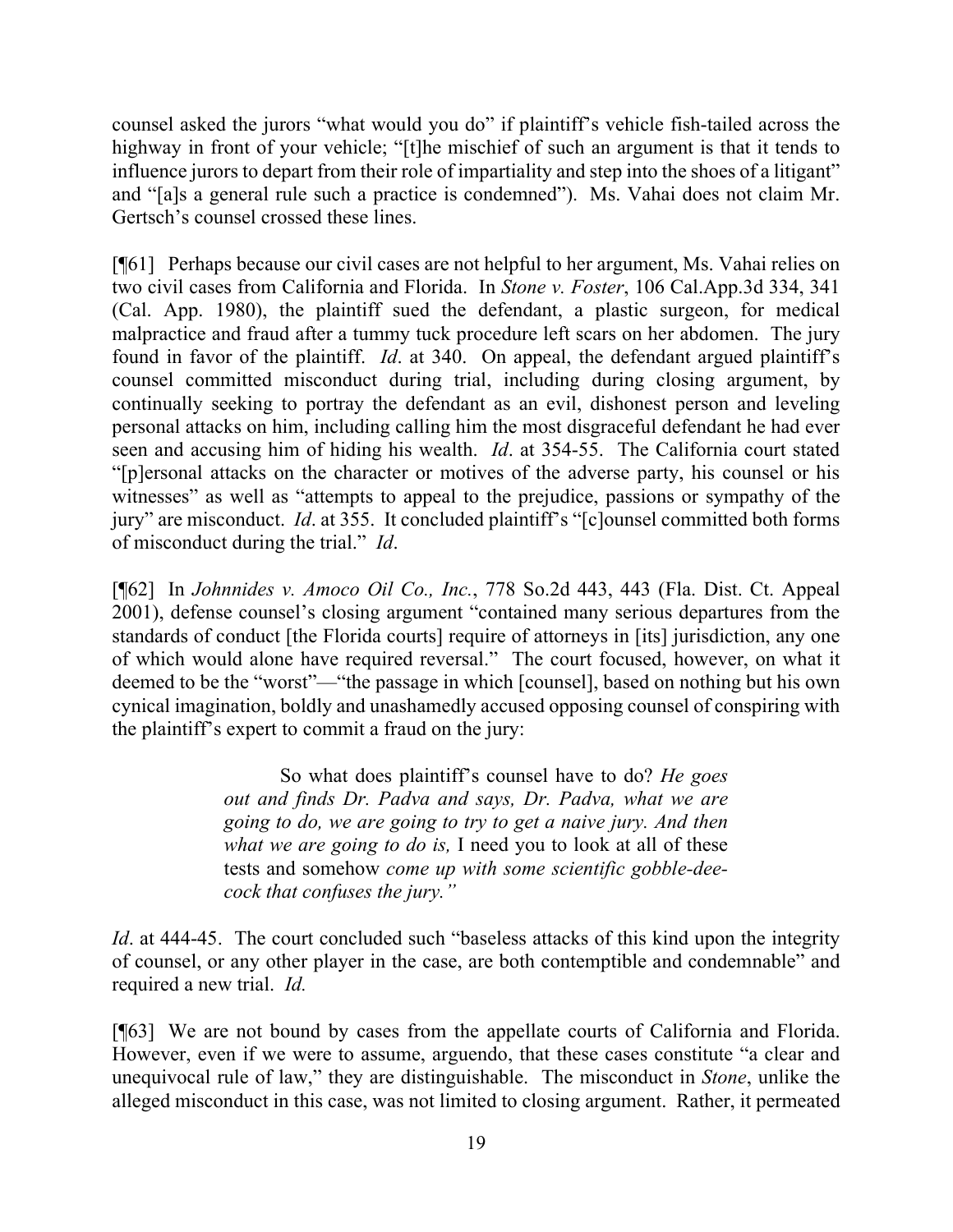the trial, including opening statements and the examination of witnesses. *Stone*, 106 Cal.App.3d. at 353-54. Moreover, the misconduct consisted of counsel calling the defendant evil, dishonest, and the most disgraceful defendant he had ever seen. *Id*. at 354- 55. Similarly, the misconduct in *Johnnides* amounted to a factually unsupported claim accusing opposing counsel of engaging in a conspiracy with an expert to commit fraud on the court. *Id.*, 778 So.2d at 444. Taken in context, Mr. Gertsch's counsel's comments did not rise to those levels.

[¶64] The theme of Mr. Gertsch's closing argument was "actions speak[] louder than words." Consistent with that theme, he emphasized Ms. Vahai's actions immediately after the accidents, her mother's actions after the first accident, Ms. Vahai's inaction in not undergoing stem cell therapy, and Ms. Kattman's failure to include stem cell therapy in Ms. Vahai's life care plan despite testifying she was aware of Dr. Pettine's opinion that Ms. Vahai was an ideal candidate for such therapy. All of these actions/inactions were supported by the evidence or reasonable inferences to be drawn therefrom. Counsel then suggested to the jury that these actions and inactions were part of an "orchestration of events" to increase Ms. Vahai's damages. Notably, he did not say she made up her damages or engaged in any type of fraud or conspiracy. Rather, he suggested she had a pecuniary motive. We have found no clear and unequivocal rule of law indicating such argument is improper in a personal injury civil trial.

[ $[$ 65] Ms. Vahai also relies on Rules 3.1(a) and 3.4(e) of our rules of professional conduct as support for her claim it was improper for Mr. Gertsch's attorney to suggest a conspiracy between herself and her attorney without any evidence. Counsel did not suggest a conspiracy. Nevertheless, neither rule was violated. Rule 3.1(a) prohibits, among other things, a lawyer from defending a proceeding "unless there is a basis in law and fact for doing so that is not frivolous," and Rule 3.4(e) prohibits a lawyer from alluding at trial to any matter that he "does not reasonably believe is relevant or that will not be supported by admissible evidence" or from stating "a personal opinion as to the justness of a cause, the credibility of a witness, [or] the culpability of a civil litigant." Mr. Gertsch's suggestion in closing argument that Ms. Vahai had a pecuniary motive was not wholly unsupported by the evidence or reasonable inferences therefrom and did not rise to the level of "a personal opinion as to the justness of a cause, the credibility of a witness, [or] the culpability of a civil litigant."

[¶66] Mr. Gertsch's closing argument was not plainly erroneous.

**3. Did the district court err in requiring Ms. Vahai to disclose her substance abuse treatment records and in allowing them to be admitted at trial?**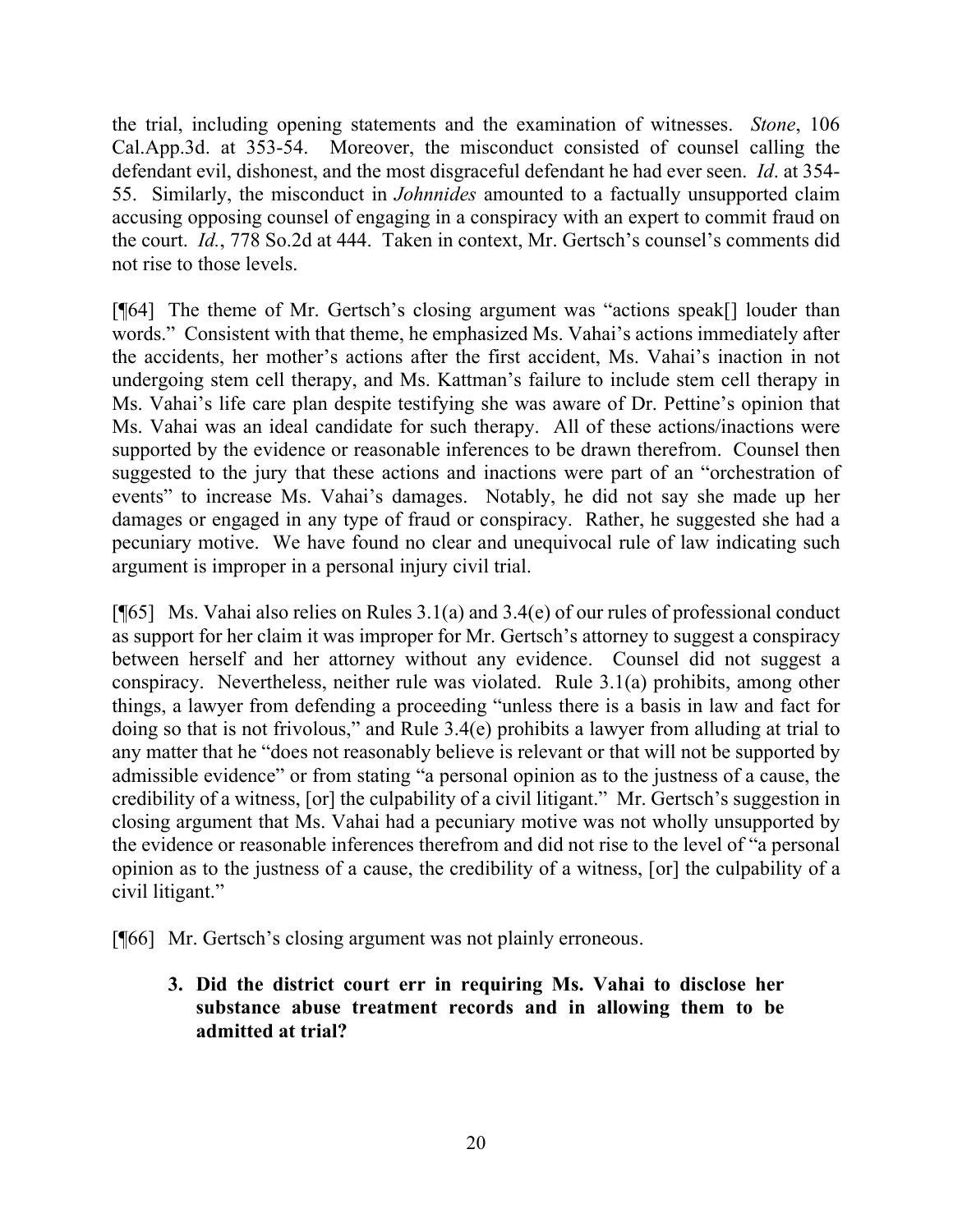[¶67] Two months prior to trial, Ms. Vahai voluntarily entered a substance abuse treatment center in California for alcohol and drug (cocaine) abuse. Her attorney notified opposing counsel of the fact that she was receiving treatment but refused to disclose her treatment records to the defendants, claiming they were privileged under Wyo. Stat. Ann. § 33-27-123(a) (LexisNexis 2019).<sup>[11](#page-21-0)</sup> Ms. Vahai also filed a motion in limine to exclude admission at trial of these records or any evidence concerning her substance abuse and treatment because such evidence was irrelevant to whether the accidents caused her injuries and was otherwise unfairly prejudicial. Mr. Frew and Mr. Gertsch filed a joint motion to compel disclosure of the treatment records, claiming the records were relevant to Ms. Vahai's claim for damages for loss of enjoyment of life. The district court granted Mr. Gertsch and Mr. Frew's motion to compel and denied Ms. Vahai's motion in limine.

[¶68] Ms. Vahai argues the district court erred in requiring her to produce her substance abuse treatment records and in allowing them to be admitted as evidence at trial. She contends those records were privileged under § 33-27-123, and she did not waive that privilege as she did not seek damages for emotional distress or for any diagnosable mental health disease. Rather, she sought damages only for pain and suffering which, she claims, did not put her mental state at issue.

[¶69] We normally review a district court's rulings on admissibility of evidence for an abuse of discretion. *GAC*, ¶ 32, 396 P.3d at 419. "To the extent [such rulings] require[] interpretation of statutes or court rules, our review is *de novo*." *Id*.

[¶70] Section 33-27-123 provides in pertinent part:

 (a) In judicial proceedings, whether civil, criminal, or juvenile, . . . a patient or client . . . may refuse to disclose or prevent the disclosure of confidential information, including information . . . communicated to a person licensed or otherwise authorized to practice under this act, or to persons reasonably believed by the patient or client to be so licensed, and their agents, for the purpose of diagnosis, evaluation or treatment of any mental or emotional condition or disorder. The psychologist shall not disclose any information communicated as described above in the absence of an express waiver of the privilege except in the following circumstance[s]. \*\*\*\*

 (vi) Where the patient or client, by alleging mental or emotional damages in litigation, puts his mental state in issue

<span id="page-21-0"></span><sup>&</sup>lt;sup>11</sup> Ms. Vahai's privilege log cited Wyo. Stat. Ann. § 33-28-113, but she presumably meant to cite Wyo. Stat. Ann. § 33-27-123.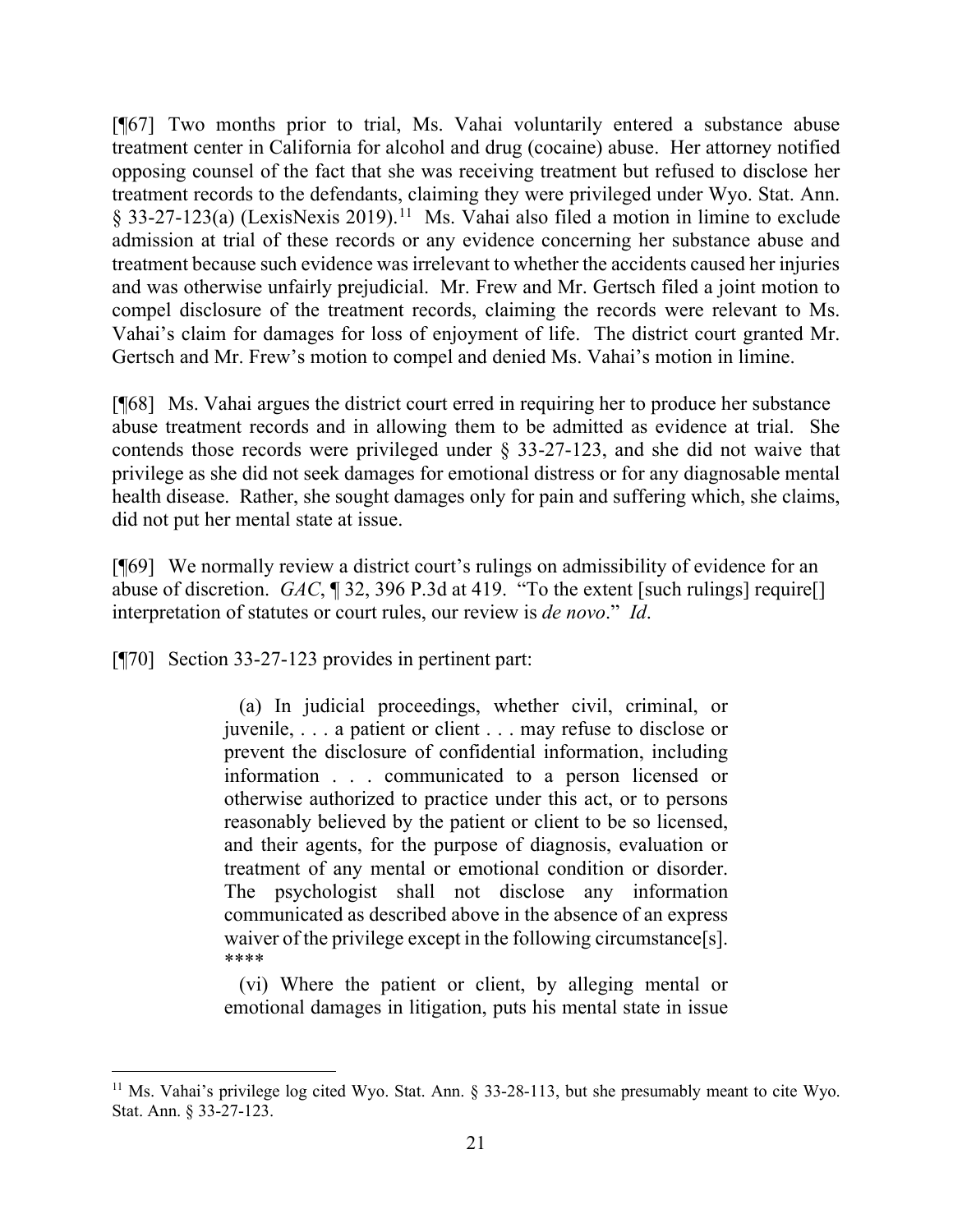and production of those materials by the patient or client is required by law[.]

[¶71] Although Ms. Vahai does not rely on it, § 33-38-113 establishes a similar "privilege for information communicated by a patient or client to professional counselors, marriage and family therapists, social workers, and chemical dependency specialists for the purpose of diagnosis, evaluation or treatment of any mental or emotional condition or disorder." *GAC*, ¶ 37, 396 P.3d at 420 (quotations omitted). It states in relevant part:

> (a) In judicial proceedings, whether civil, criminal, or juvenile, . . . a patient or client . . . may refuse to disclose and may prevent the disclosure of confidential information, including information . . . communicated to a person licensed or otherwise authorized to practice under this act, and their agents, for the purpose of diagnosis, evaluation or treatment of any mental or emotional condition or disorder. A person licensed or otherwise authorized to practice under this act shall not disclose any information communicated as described above in the absence of an express waiver of the privilege except in the following circumstance[]:

> . . . . (vi) Where the patient or client alleges mental or emotional damages in civil litigation . . . .

The purpose of both privileges is "to encourage full and frank disclosure between an individual and a [specified provider] for the purpose of effective diagnosis, evaluation, and treatment." *Cooper v. State*, 2002 WY 78, ¶ 8, 46 P.3d 884, 888 (Wyo. 2002) (citing Developments in the Law—Privileged Communications, 98 Harv. L. Rev. 1450, 1472-73  $(1985)$ <sup>[12](#page-22-0)</sup>

<span id="page-22-0"></span><sup>&</sup>lt;sup>12</sup> Mr. Gertsch argues § 33-27-123 does not apply in this case because, on its face, it applies only to psychologists licensed in Wyoming and there is no evidence Ms. Vahai saw a Wyoming-licensed psychologist while being treated in California. This argument ignores the similar privilege in § 33-38-113, which applies to confidential communications made to professional counselors, marriage and family therapists, social workers, and chemical dependency specialists. Mr. Gertsch does not claim Ms. Vahai did not see one of these professionals while in treatment. His argument also ignores that California has a similar privilege. *See* Cal. Evid. Code § 1014. That provision provides a patient "a privilege to refuse to disclose, and to prevent another from disclosing, a confidential communication between patient and psychotherapist . . . ." Mr. Gertsch fails to show how California's privilege law differs from Wyoming's. As a result, we decline to find a conflict. In such circumstances, we need not engage in a conflict of law analysis to choose which law to apply; we apply the law of the forum (Wyoming). *See Act I, LLC v. Davis*, 2002 WY 183, 11, 60 P.3d 145, 149 (Wyo. 2002) (citing 15A C.J.S. Conflict of Laws, §§ 27, 41 (2002); 16 Am.Jur.2d Conflict of Laws § 85 (1998)).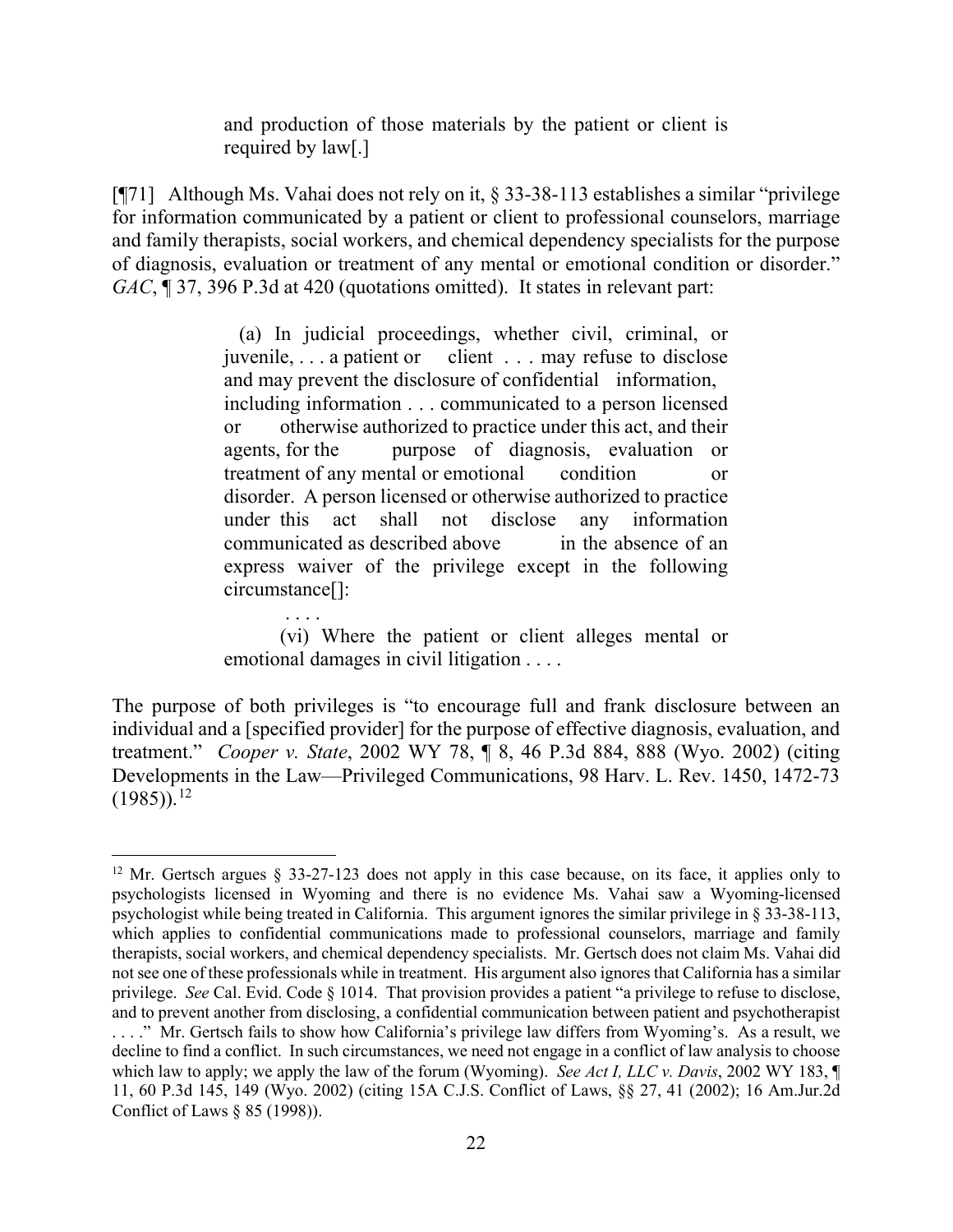[¶72] On their face, §§ 33-27-123 and 33-38-113 protect "confidential information" "communicated" by a patient to her treatment provider "for the purpose of diagnosis, evaluation or treatment of any mental or emotional condition or disorder" unless, relevant here, the patient alleges "mental or emotional damages" in litigation. Mr. Gertsch does not argue Ms. Vahai's substance abuse treatment records do not constitute confidential information communicated to her treatment providers for the purpose of treatment. Rather, he claims they were not privileged under the exceptions contained in §§ 33-27-123(vi) and 33-38-113(vi) because Ms. Vahai has alleged mental and emotional damages in this litigation by seeking damages for loss of enjoyment of life.<sup>[13](#page-23-0)</sup> We agree.

[¶73] Loss of enjoyment of life damages "compensate[] an injured person for impairment of the capacity to enjoy the normal pleasures of living." *Lang v. Nissan N. Am., Inc.*, 170 S.W.3d 564, 571-72 (Tenn. 2005). *See also, McGee v. A C and S, Inc.*, 933 So.2d 770, 773 (La. 2006) ("Loss of enjoyment of life . . . refers to detrimental alterations of the person's life or lifestyle or the person's inability to participate in the activities or pleasures of life that were formerly enjoyed."). We have held that loss of enjoyment of life damages "are intended, in some measure, to compensate injured parties for their pain, suffering, and *mental anguish*." *Meerscheidt v. State*, 931 P.2d 220, 224 (Wyo. 1997) (emphasis added) (citing *Mariner v. Marsden*, 610 P.2d 6, 11-13 (Wyo. 1980)). By seeking loss of enjoyment of life damages in this case, Ms. Vahai alleged "mental or emotional damages." Sections 33-27-123(a)(vi) or 33-38-113(a)(vi).

[ $[$ 74] Ms. Vahai argues application of the exceptions contained in §§ 33-27-123(a)(vi) and 33-38-113(a)(vi) to this case effectively eviscerates the privilege given the pervasiveness of claims for such damages in tort actions. This argument essentially asks us to modify the statute by limiting the exceptions. We decline that invitation. "It is up to the legislature, not this Court, to . . . decide when a claim of privilege should and should not be allowed." *GAC*, ¶ 48, 396 P.3d at 423 (citing *Cheyenne Newspapers, Inc. v. Bd. of Trustees of Laramie Cnty. Sch. Dist. #1*, 2016 WY 113, ¶ 24, 384 P.3d 679, 685-86 (Wyo. 2016)). Moreover, the purpose behind the exceptions contained in  $\S$ § 33-27-123(a)(vi) and  $33-38-113(a)(vi)$  is to prevent a patient from using the privilege not only as a shield but as a sword. *McCormick on Evidence*, § 103. Allowing Ms. Vahai to use the statutory privilege to protect her substance abuse treatment records from disclosure (shield), while at the same time allowing her to bring an action for damages implicating her mental and emotional condition (sword), would effectively gut the exceptions.

<span id="page-23-0"></span> $<sup>13</sup>$  Mr. Gertsch also argues Ms. Vahai opened the door to evidence concerning her substance abuse by raising</sup> the issue in voir dire and opening statement, by eliciting such evidence during her testimony and the direct examination of Dr. Thompson and Ms. Kattman, and by failing to object when he or Mr. Frew raised these issues when cross-examining her, Dr. Ross, Dr. Beer, Ms. Young, and Ms. Kattman. Because we conclude Ms. Vahai's treatment records were not privileged under Wyoming law and were relevant and not unduly prejudicial, we need not address this alternative argument.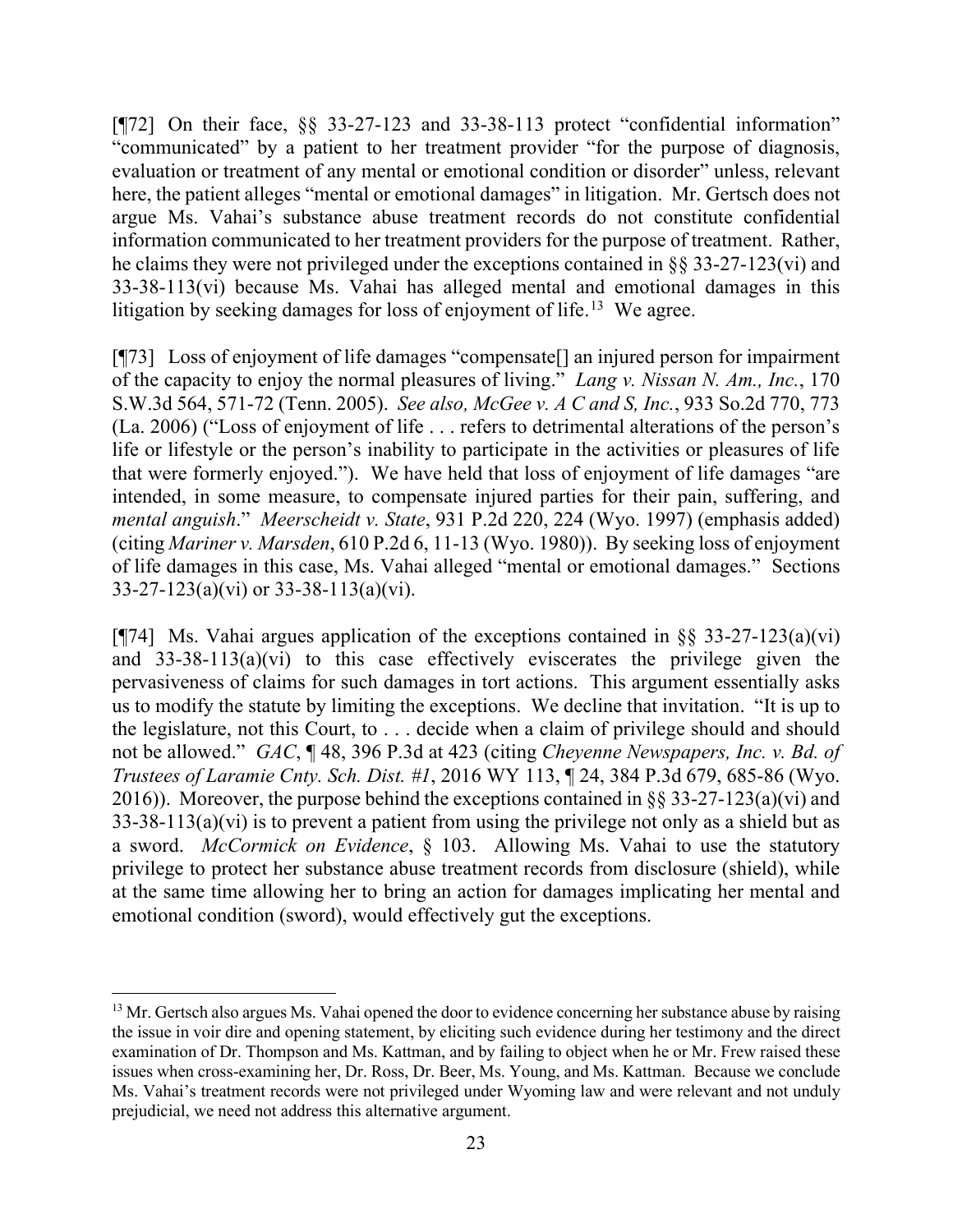[¶75] In the alternative, Ms. Vahai argues her treatment records were not relevant to whether Mr. Gertsch's and Mr. Frew's actions caused her damages, *see* W.R.E. 402, and, in any event, any relevancy was substantially outweighed by the danger of unfair prejudice under W.R.E. 403. W.R.E. 401 defines "relevant evidence" as "evidence having any tendency to make the existence of any fact that is of consequence to the determination of the action more probable or less probable than it would be without the evidence." Rule 402 states all relevant evidence is admissible but irrelevant evidence is not. Rule 403 is an exception to when relevant evidence is admissible. It allows relevant evidence to "be excluded if its probative value is substantially outweighed by the danger of unfair prejudice, confusion of the issues, or misleading the jury, or by considerations of undue delay, waste of time, or needless presentation of cumulative evidence." Rule 403.

[¶76] Ms. Vahai's substance abuse treatment records were relevant to defending against her damage claims for loss of enjoyment of life and loss of earnings. Mr. Gertsch and Mr. Frew admitted negligence but tried to reduce the amount of damages attributable to their negligence. Other potential causes or contributors to Ms. Vahai's damages were relevant to that pursuit, including Ms. Vahai's substance abuse, which could certainly impair her ability to enjoy the pleasures of life and affect her ability to earn a living. Indeed, her parents admitted alcohol and cocaine abuse could have a significant negative impact on a person's quality of life, financial well-being and relationships with other people. Dr. Janzen testified Ms. Vahai's substance abuse posed a risk to her future employability.

[¶77] The district court did not explicitly perform the balancing test required by Rule 403. However, by denying Ms. Vahai's motion in limine to exclude evidence of her substance abuse and treatment, which included her argument that such evidence was unfairly prejudicial and would cause confusion of the issues, the court implicitly concluded the probative value of the evidence was not substantially outweighed by the danger of unfair prejudice and confusion of the issues. We see no abuse of discretion.

[¶78] Rule 403 is "'weighted in favor of admissibility, allowing evidence to come in unless prejudicial effect substantially outweighs probative worth.'" *Glenn v. Union Pac. R.R. Co.*, 2011 WY 126, ¶ 20, 262 P.3d 177, 185 (Wyo. 2011) (quoting *Proffit v. State*, 2008 WY 114, ¶ 22, 193 P.3d 228, 237 (Wyo. 2008)). It is "'to be used sparingly, because it excludes evidence which is concededly relevant and probative.'" *Id*. (quoting *Mintun v. State*, 966 P.2d 954, 959 (Wyo. 1998). "'Rule 403 does not allow the exclusion of evidence simply because it is prejudicial. All of the evidence against appellant is 'prejudicial.' The evidence must be *unfairly* prejudicial before its prejudicial effect is weighed against its probative value." *Id*., ¶ 21, 262 P.3d at 185 (quoting *Robinson v. State*, 716 P.2d 364, 367 n.2 (Wyo. 1986)). "Unfairly prejudicial evidence is evidence which will likely 'stimulate an excessive emotion or . . . awaken a fixed prejudice . . . and thus dominate the mind of the [jury] and prevent a rational determination of the truth.'" *Id*. (quoting *Furman v. Rural Elec. Co.*, 869 P.2d 136, 146 (Wyo. 1994)). Evidence of Ms. Vahai's substance abuse and treatment was prejudicial, but not unfairly so. Moreover, any prejudicial effect of the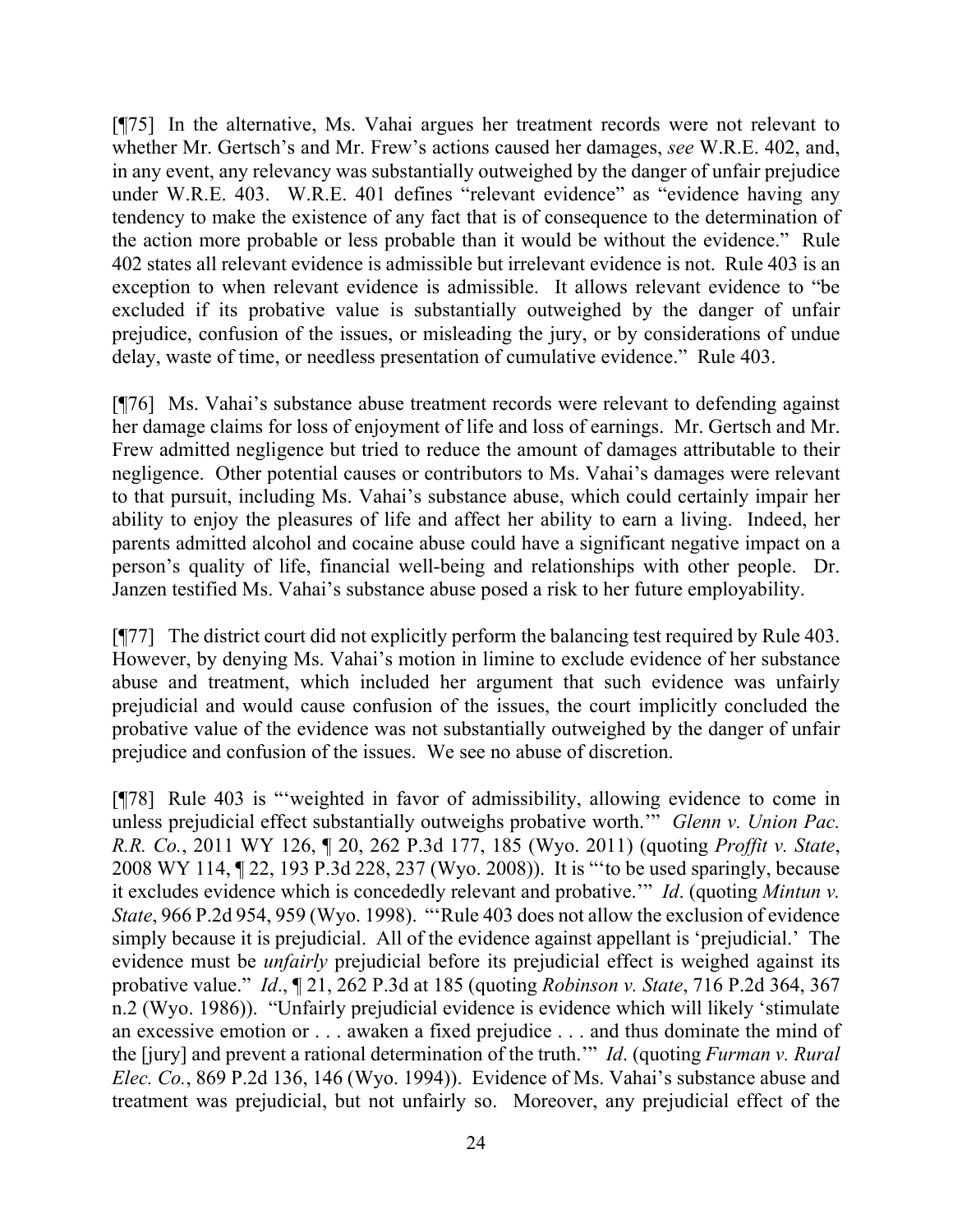evidence did not "substantially outweigh" its probative value with respect to Ms. Vahai's damages.

# **CONCLUSION**

[¶79] The district court erred in allowing Mr. Gertsch's Rule 35 examiner to testify as an expert at trial without complying with the disclosure requirements of Rule 26(a)(2)(B), but the error was harmless given the substantial evidence supporting the jury's verdict. Mr. Gertsch's closing argument was not plainly erroneous, and the district court did not err in requiring Ms. Vahai to disclose her substance abuse treatment records and admitting them at trial.

[¶80] We affirm.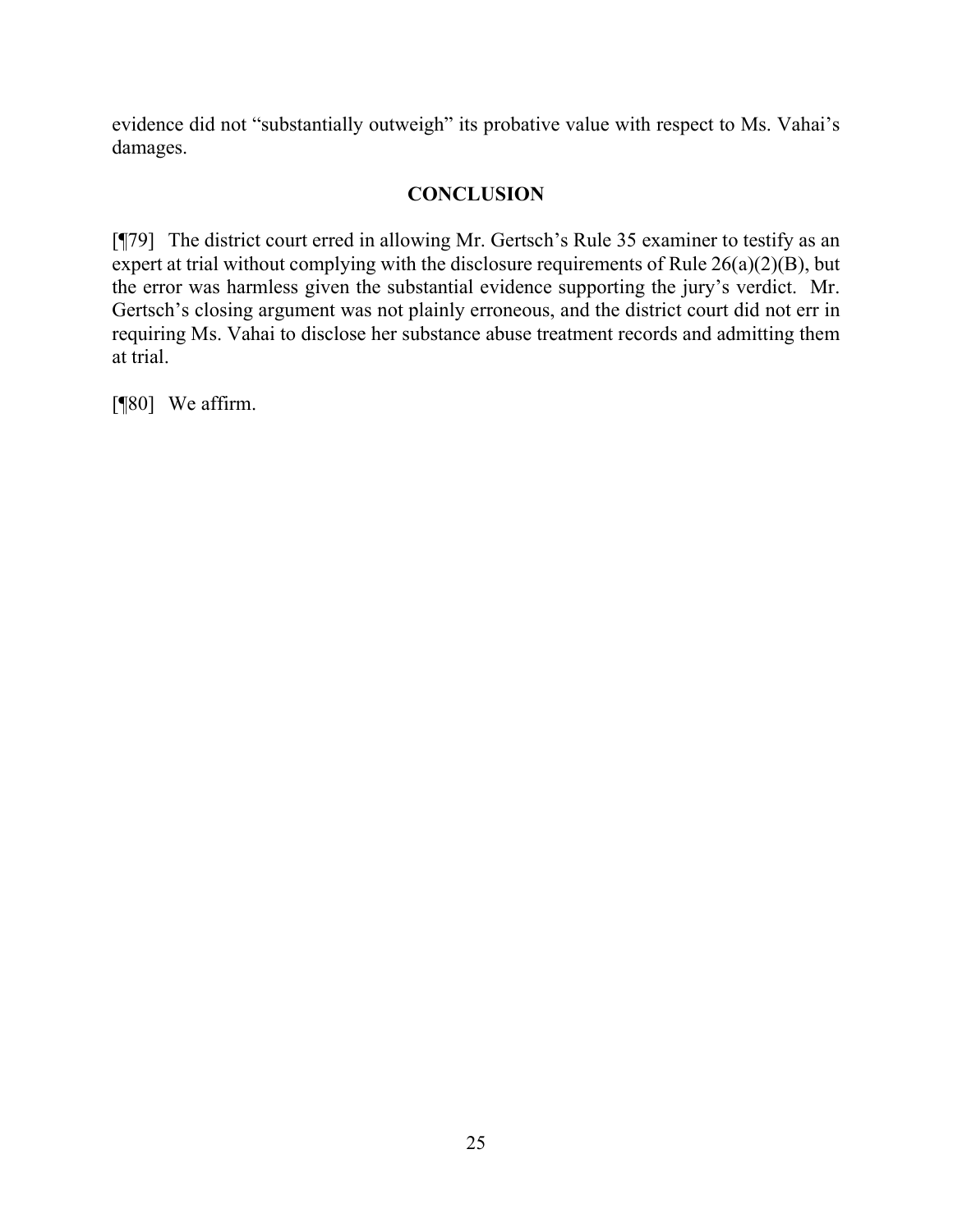#### **GRAY, Justice,** specially concurring, in which **FOX, Justice,** joins.

[¶81] I agree with the majority's result and most of its analysis, but I write separately because I do not agree that seeking damages for loss of enjoyment of life necessarily puts the plaintiff's mental health at issue, thus waiving the mental health treatment privilege codified in Wyo. Stat. Ann. §§ 33-27-123, 33-38-113 (LexisNexis 2019). Rather, I would join the jurisdictions that hold that a plaintiff must do more than assert garden variety claims of loss of enjoyment of life or emotional distress to waive the mental health privilege conferred by statute.<sup>14</sup>

<span id="page-26-0"></span><sup>14</sup> *See, e.g.*, *In re Sims*, 534 F.3d 117, 141–42 (2d Cir. 2008) ("Finally, we reject respondents' contentions that 'anybody' who requests damages for 'pain and suffering has waived the psychiatric privilege' 'because the psychiatric records might conceivably disprove the experiencing of the pain and suffering,' that any claim of 'even . . . 'garden variety' injury waives the psychotherapist-patient privilege,' and that a plaintiff's mental health is placed in issue whenever the plaintiff's claim for 'unspecified damages' may 'include[] some sort of mental injury.' In reality respondents simply seek to have the privilege breached whenever there is a possibility that the psychiatric records may be useful in testing the plaintiff's credibility or may have some other probative value. To accept these contentions would inject the balancing component that *Jaffee* [*v. Redmond*, 518 U.S. 1, 116 S. Ct. 1923, 135 L. Ed. 2d 337 (1996)] foreclosed, and would disregard the principle that '[p]arties . . . do not forfeit [a privilege] merely by taking a position that the evidence might contradict[.]' If this principle were not the rule, then in virtually every case a forfeiture might be found, as in virtually every case the party opposing the privilege could argue that the psychological record might reveal evidence that the party asserting the privilege is testifying falsely." (internal citations omitted)); *Smith v. Equinox Holdings, Inc.*, No. 14-CV-00846-LB, 2015 WL 628361, at \*3 (N.D. Cal. Feb. 12, 2015) ("[a]llowing inquiry into [plaintiff's] medical records for the apparently ordinary emotional distress that he claims would defeat the purpose of the [psychotherapist-patient] privilege" (citation and internal quotation marks omitted)); *Gering v. Deutsch*, No. 7:13CV5009, 2014 WL 7331824, at \*7 (D. Neb. Dec. 19, 2014) ("garden-variety mental anguish claims . . . do not waive [the] physician-patient privilege"); *Lahr v. Fulbright & Jaworski, L.L.P.*, 164 F.R.D. 204, 210–11 (N.D. Tex. 1996) (holding that the plaintiff affirmatively placed her mental condition in controversy by claiming intentional infliction of emotional distress, but not by claiming compensatory damages for "emotional pain, suffering, inconvenience, mental anguish, and loss of enjoyment of life" associated with working in a hostile environment); *O'Quinn v. New York Univ. Med. Ctr.*, 163 F.R.D. 226, 228 (S.D.N.Y. 1995) (holding that because the plaintiff was not pursuing claims for *ongoing severe* emotional harm and had not alleged an independent tort claim for emotional distress, she did not place her mental condition in controversy); *Turner v. Imperial Stores*, 161 F.R.D. 89, 97 (S.D. Cal. 1995) (noting that in order to establish that the other party's mental condition is "in controversy" under Rule 35, "the moving party must show more than that the party in question has claimed emotional distress"); *Bridges v. Eastman Kodak Co.*, 850 F. Supp. 216, 222 (S.D.N.Y. 1994) (holding that the plaintiffs, who alleged sexual harassment in violation of Title VII and state law, did not place their mental condition in controversy by alleging emotional suffering and mental anguish as a result of abusive working conditions, noting that the plaintiffs had not alleged a separate tort claim for emotional distress, or *ongoing severe* mental injury); *Curtis v. Express, Inc.*, 868 F. Supp. 467, 469 (N.D.N.Y. 1994) (holding that the plaintiff in a race discrimination case did not place her mental condition in controversy where she did not allege a separate tort claim for emotional distress, and only claimed damages for *past*  mental suffering); *Sabree v. United Bhd. of Carpenters & Joiners of Am., Local No. 33*, 126 F.R.D. 422, 426 (D. Mass. 1989) (holding that plaintiff had not placed his mental condition at issue when he made a "garden-variety claim of emotional distress, not a claim of psychic injury or psychiatric disorder" (citation omitted)); *Robinson v. Jacksonville Shipyards, Inc.*, 118 F.R.D. 525, 531 (M.D. Fla. 1988) (holding that the plaintiff in a sexual harassment case did not place her mental condition in controversy by alleging that her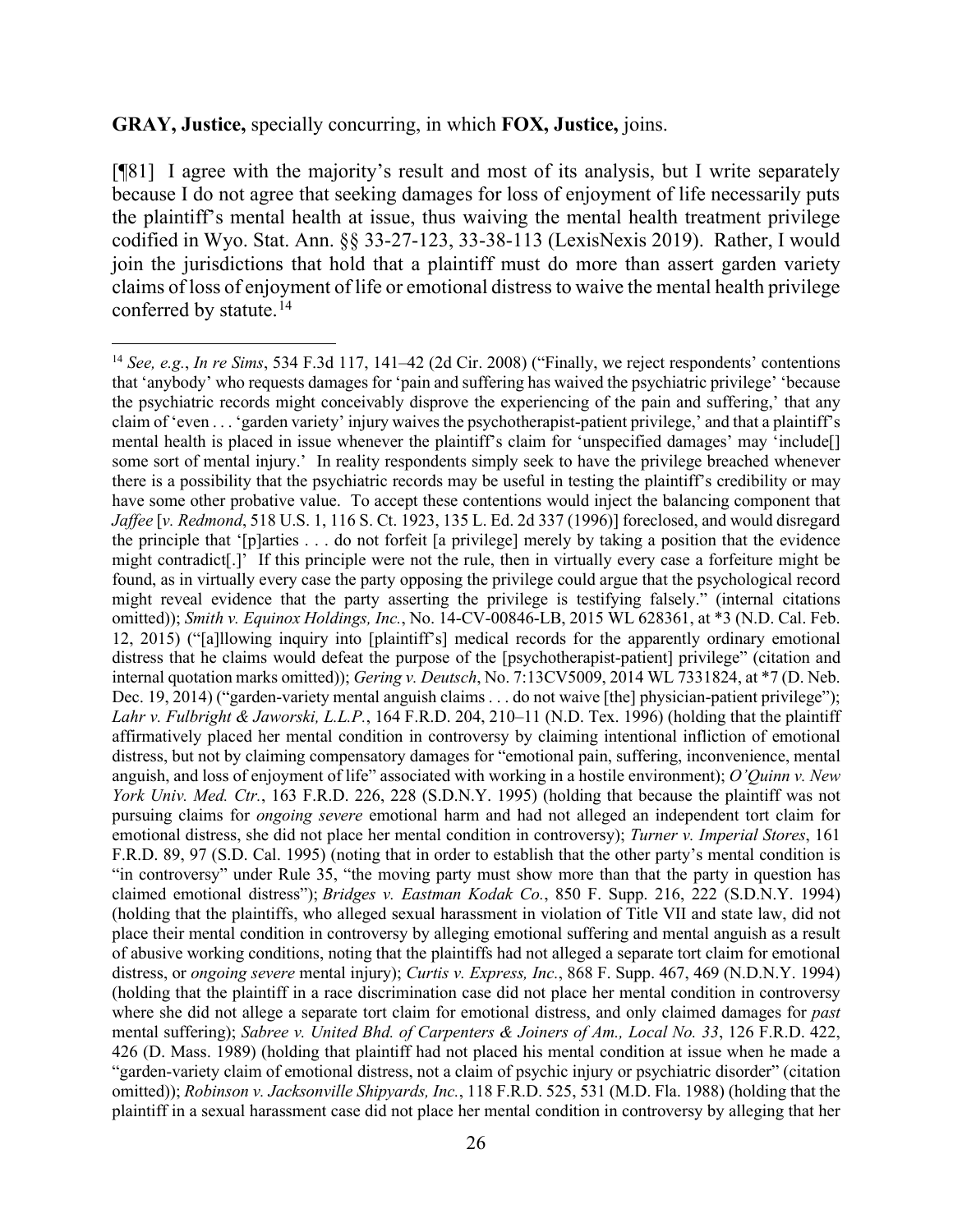[¶82] In questions of privilege the conflicting interests are: (1) the individual's interest in privacy and nondisclosure; and (2) society's interest in disclosure necessary to attain full justice in its courts. *See Jaffee v. Redmond*, 518 U.S. 1, 9–10, 116 S. Ct. 1923, 1928, 135 L. Ed. 2d 337 (1996) ("Guided by these principles, the question we address today is whether a privilege protecting confidential communications between a psychotherapist and her patient 'promotes sufficiently important interests to outweigh the need for probative evidence . . . .' Both 'reason and experience' persuade us that it does." (internal citations omitted)).<sup>15</sup> These competing principles require the reconciliation of privilege and

<span id="page-27-0"></span><sup>15</sup> In *Jaffee v. Redmond*, the Supreme Court first recognized a psychotherapist-patient privilege in federal law. *Jaffee* was a civil rights suit claiming the excessive use of force by a police officer. There, the plaintiff sought to compel disclosure of the defendant police officer's confidential communications with his therapist, a licensed clinical social worker. The Supreme Court held that "confidential communications between a licensed psychotherapist and her patients in the course of diagnosis or treatment are protected from compelled disclosure under Rule 501." *Jaffee*, 518 U.S. at 15, 116 S. Ct. at 1931. The Court squarely rejected the position that a court should balance the need for relevant information in the particular case against the invasion of a patient's privacy. *Id.* at 17, 116 S. Ct. at 1932 ("Making the promise of confidentiality contingent upon a trial judge's later evaluation of the relative importance of the patient's interest in privacy and the evidentiary need for disclosure would eviscerate the effectiveness of the privilege."). In *Jaffee*, however, there was no waiver issue. The Court did observe that a "patient may of

psychological well-being was seriously affected by defendants' workplace sexual harassment); *Weil v. Dillon Companies, Inc.*, 109 P.3d 127, 129–30, 131 (Colo. 2005) ("A plaintiff does not impliedly waive this privilege merely by seeking damages under a generic claim of mental suffering which is incidental to the physical injuries underlying the suit. Rather, waiver of the physician-patient privilege occurs when the privilege holder has injected his physical or mental condition into the case as the basis of a claim or an affirmative defense. . . . [B]are allegations of mental anguish, emotional distress, pain and suffering, and loss of enjoyment of life . . . do not rise to the level of injecting . . . prior mental and physical conditions into the case to the extent that . . . the physician-patient privilege [is waived]." (citations and internal quotation marks omitted)); *Ellis v. Gurich*, 73 P.3d 860, 861 (Okla. 2003) (the filing of an action alleging damages for grief and loss of companionship does not waive physician-patient privilege and discovery of "psychiatrists, psychologists, therapists and/or counselors" and "mental health care history" in general is prohibited (citation and internal quotation marks omitted)); *Reda v. Advocate Health Care*, 765 N.E.2d 1002, 1008–10 (Ill. 2002) (plaintiff does not place mental health at issue by making claims of damages due to a diminished physical capacity to perform daily activities, loss of society, companionship, and affection in his complaint or by discussing "headaches, loss of memory, decline in comprehension, difficulties in performing daily activities, and changes in personality"); *Johnson v. Trujillo*, 977 P.2d 152, 157 (Colo. 1999) ("generic claims for damages for mental suffering incident to" physical injuries do not waive mental health treatment privilege); *In re Morgan*, 507 S.W.3d 400, 404 (Tex. App. 2016) (medical records discoverable only when patient's "condition [is] so central as to require the jury, as part of its determination of the claim or defense, to make a factual determination concerning the condition itself" (citation and internal quotation marks omitted)); *In re Doe*[, 22 S.W.3d 601, 610 \(Tex. App. 2000\)](https://1.next.westlaw.com/Link/Document/FullText?findType=Y&serNum=2000374382&pubNum=0004644&originatingDoc=I4d8f51a0a10711e6bdb7b23a3c66d5b3&refType=RP&fi=co_pp_sp_4644_610&originationContext=document&transitionType=DocumentItem&contextData=(sc.Search)#co_pp_sp_4644_610) (holding litigation exception to physician-patient privilege inapplicable because plaintiff's claim of negligence, including request for mental-anguish damages, did not allege "severe emotional condition" to place mental condition at issue); *see also Gormley v. Edgar*, 995 A.2d 1197, 1204–06 (Pa. Super. Ct. 2010) (mental health was directly at issue where plaintiff alleged she suffered from anxiety as a result of the accident and where "a party seeks recovery for aggravation of a pre-existing . . . condition"); *Doyle v. Superior Court*, 58 Cal. Rptr. 2d 476, 478 (Ct. App. 1996) (allegations of *past* mental distress are insufficient to place the plaintiff's mental condition in controversy).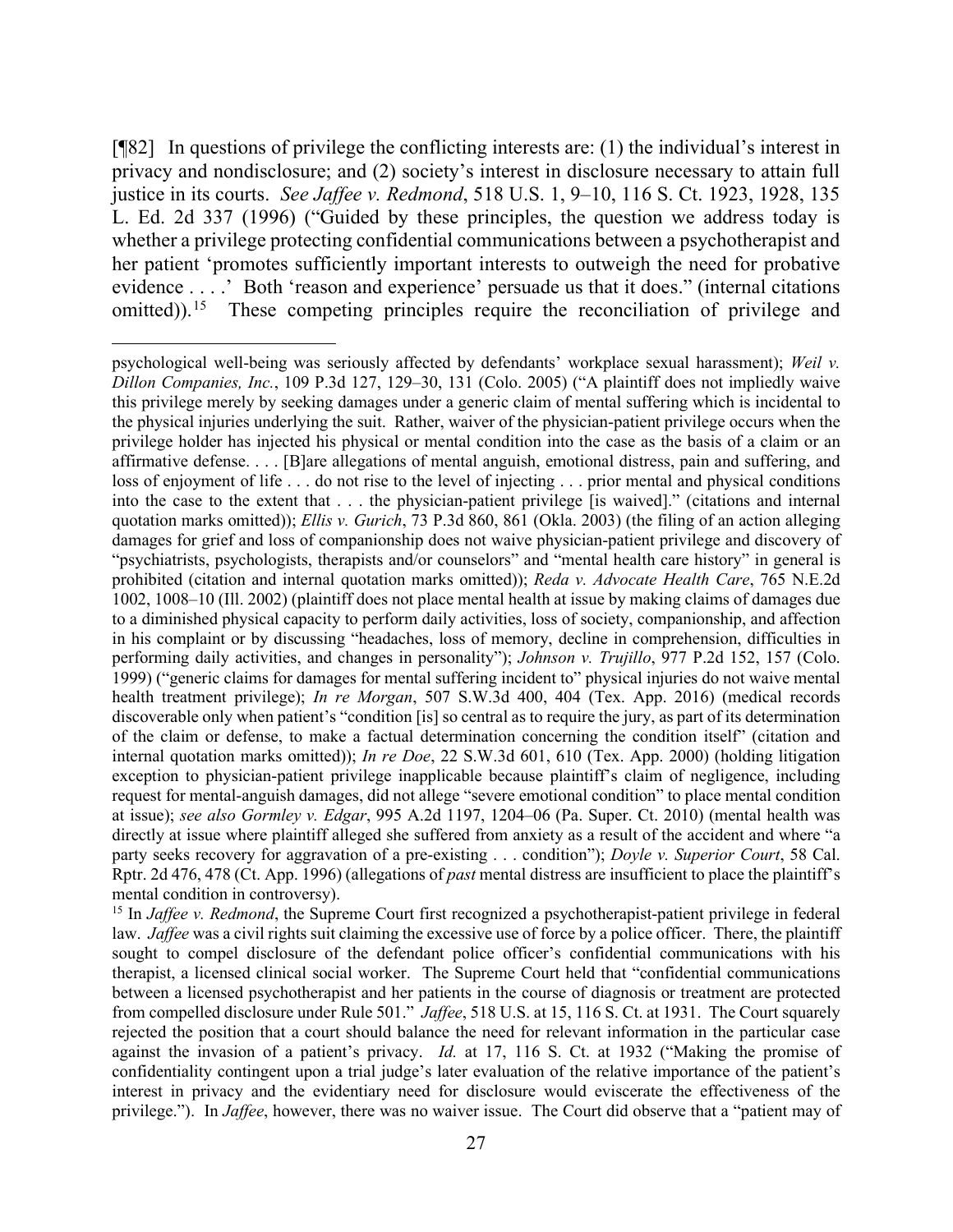disclosure. The most prominent exception to the privilege is the one at issue here—the "patient-litigant" exception. The patient-litigant exception allows disclosure of otherwise privileged communications in cases where the patient's mental health is at issue. Wyo. Stat. Ann. §§ 33-27-123(a)(vi), 33-38-113(a)(vi). Generally, in order to obtain psychiatric records, the party requesting the records must show the opposing party has placed his or her mental condition "in controversy." *Hoffman v. Brookfield Republic, Inc.*, 87 P.3d 858, 862–64 (Colo. 2004) (analyzing whether the plaintiff placed mental health "in controversy").[16](#page-28-0)

[¶83] *Koch* summarizes the various paths courts have taken:

The narrow approach . . . means "patients only waive the privilege by affirmatively placing the substance of the advice or communication directly in issue" . . . . The "broad" approach . . . [is] taken in S*choffstall* [*v. Henderson*, 223 F.3d 818, 823 (8th Cir. 2000) (which held that when a plaintiff makes a claim for emotional distress, he or she waives the psychotherapistpatient privilege by placing his or her mental condition at issue)]. . . . [T]he "middle ground" [approach states that]: "[W]here a plaintiff merely alleges 'garden variety' emotional distress and neither alleges a separate tort for the distress, any specific psychiatric injury or disorder, or unusually severe distress, that plaintiff has not placed his/her mental condition at issue to justify a waiver of the psychotherapist-patient privilege."

*Koch v. Cox*, 489 F.3d 384, 390 (D.C. Cir. 2007) (internal citations omitted); *see also Sessa v. Reinauer Transp. Companies, LLC*, No. 8:04-CV-1559-T-24MSS, 2005 WL 8160229, at \*2 (M.D. Fla. June 15, 2005) (discussing the broad approach and the narrow approach).

[¶84] Many jurisdictions have adopted the middle approach, which directs courts to inquire into the nature of the claims for mental or emotional distress. *Kubik v. Cent. Michigan Univ. Bd. of Trs.*, No. 15-CV-12055, 2016 WL 9631633, at \*3–8 (E.D. Mich.

course waive the protection" of the privilege, *id.* at 15, 116 S. Ct. at 1931 n.14, but the Court did not speak further on the subject of waiver.

<span id="page-28-0"></span><sup>&</sup>lt;sup>16</sup> The standard used in determining waiver of privilege mirrors that used in determining the propriety of a Rule 35 mental health examination. *See, e.g.*, *Stevenson v. Stanley Bostitch, Inc.*, 201 F.R.D. 551, 557 (N.D. Ga. 2001) ("determining whether the plaintiff has placed her mental condition at issue so as to waive the privilege is analogous to, and should be generally consistent with, the analysis conducted when a Rule 35(a) examination is requested"); *Jackson v. Chubb Corp.*, 193 F.R.D. 216, 226 (D.N.J. 2000) (considering a Rule 35 analysis analogous to a psychotherapist/patient waiver analysis); *St. John v. Napolitano*, 274 F.R.D. 12, 19–20 (D.D.C. 2011) (finding the factors for a Rule 35 analysis "equally applicable for analyzing whether or not an emotional distress claim is 'garden variety' in the waiver context").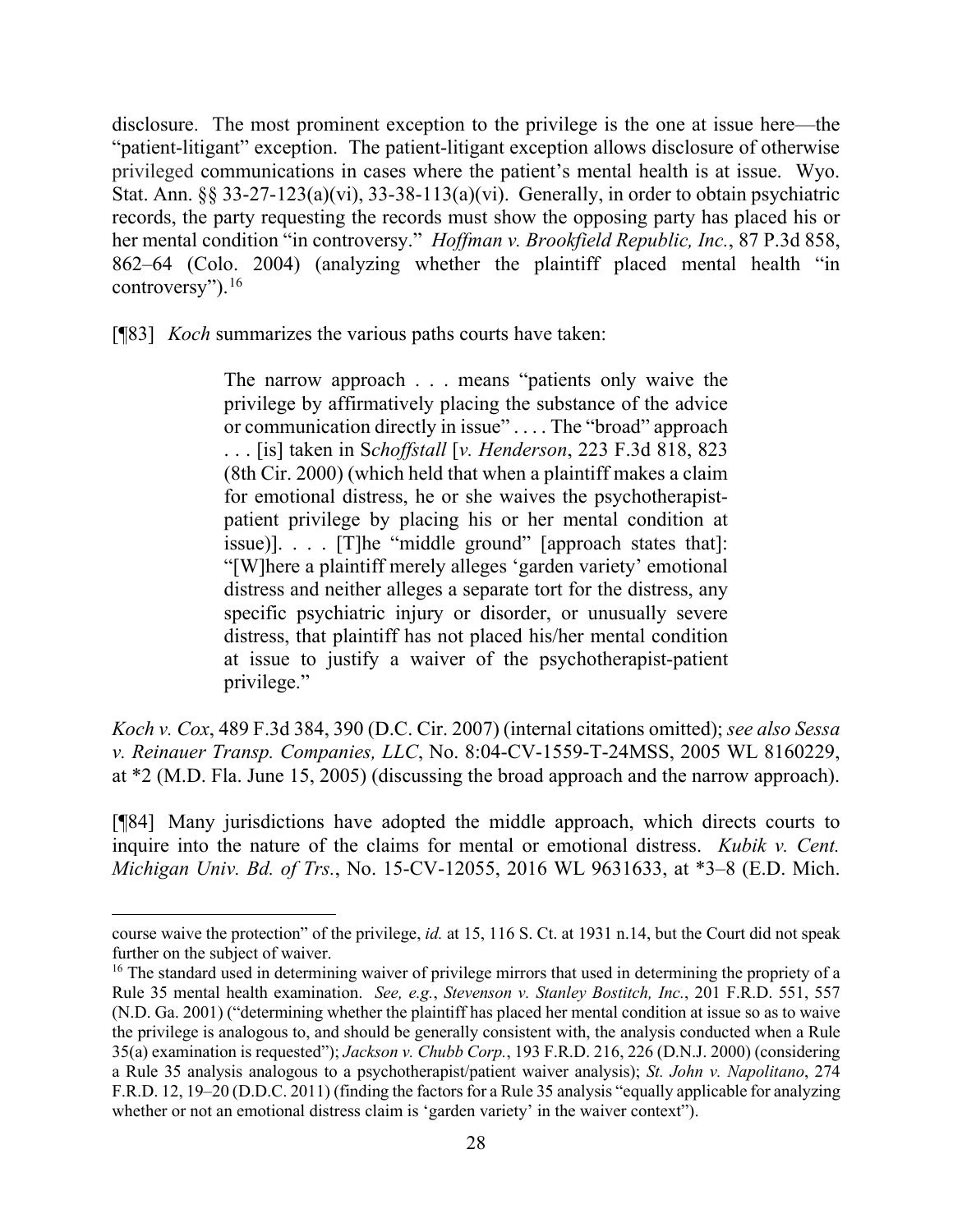Mar. 17, 2016), *objections overruled*, No. 15-CV-12055, 2016 WL 4425174 (E.D. Mich. Aug. 22, 2016); *Salser v. Dyncorp Int'l, Inc.*, No. 12-10960, 2014 WL 7139886, at \*2 (E.D. Mich. Dec. 12, 2014); *see also Pliego v. Hayes*, 86 F. Supp. 3d 678, 691 (W.D. Ky. 2015); *Burke v. Lawrence*, No. 1:11-CV-1044, 2013 WL 2422883, at \*2 (W.D. Mich. June 3, 2013); *Gaines-Hanna v. Farmington Pub. Sch.*, No. 04-CV-74910-DT, 2006 WL 932074, at \*8 (E.D. Mich. Apr. 7, 2006). These courts have held a party does not place his or her mental condition in controversy merely by requesting damages for "garden variety" emotional distress. *Gaines-Hanna*, 2006 WL 932074, at \*8 (citing *Stevenson*, 201 F.R.D. at 553).

[¶85] In assessing whether "garden variety" or more extensive emotional damages have been alleged, courts look beyond the label given the request for damages to the substance of the claim. The Colorado Supreme Court has examined this issue on multiple occasions.[17](#page-29-0) In *Hoffman*, the Colorado Supreme Court looked to the substance of the plaintiff's claim to determine whether she "injected her mental condition into the case." *Hoffman*, 87 P.3d at 862. The court determined the plaintiff had alleged only a garden variety mental suffering claim and not injected her mental condition into the case because she had not "sought . . . significant counseling for distress related to the accident, ha[d] not sought compensation for psychiatric expenses, and [did] not plan to call any expert witnesses to testify regarding the nature and extent of her emotional distress." *Id.* at 864. A year later in *Weil*, the Colorado Supreme Court analyzed whether a plaintiff waived the privilege by alleging a loss of enjoyment of life. Again, the court determined that garden variety claims for mental suffering do not waive the privilege. *Weil*, 109 P.3d at 131 ("Weil does not seek compensation for counseling or treatment of a psychological nature. Nor is there any evidence that he intends to call an expert witness to testify to his mental suffering or loss of enjoyment of life. Weil's responses to the interrogatories, that he developed a fear of falling and anxiety over a misdiagnosis as a result of the incident, only express the

<span id="page-29-0"></span><sup>&</sup>lt;sup>17</sup> The Colorado statute, like the Wyoming statutes, does not allow for disclosure of privileged information without waiver. *Compare* Wyo. Stat. Ann. §§ 33-27-123(a)(vi), 33-38-113(a)(vi), *with* Colo. Rev. Stat. Ann. § 13-90-107(1)(g).The Colorado Supreme Court held that:

<sup>[</sup>O]nce the physician-patient and psychologist-client privileges come into being . . . that privileged information cannot be disclosed "without the consent" of the patient and client. "Consent" . . . requires proof of waiver. . . . [I]t would be inappropriate for us to read into the statutory scheme an implied waiver based on nothing more than the privilege holder's act of filing a pleading in a case in which his physical or mental condition may be an issue. In our view, the appropriate inquiry under such circumstances should be whether the privilege holder has injected his physical or mental condition into the case as the basis of a claim or an affirmative defense.

*Clark v. Dist. Court, Second Jud. Dist., City & Cty. of Denver*, 668 P.2d 3, 10 (Colo. 1983). Here, Ms. Vahai specifically stated, and the jury was instructed, that she was not seeking emotional damages. *See infra* note 18 and accompanying text. Thus, the only issue is whether she placed her emotional or mental state at issue. The Colorado inquiry into whether a party injected his or her mental or emotional state into a case, thus waiving the privilege, is substantially similar to our statute requiring that the party place their mental state "at issue."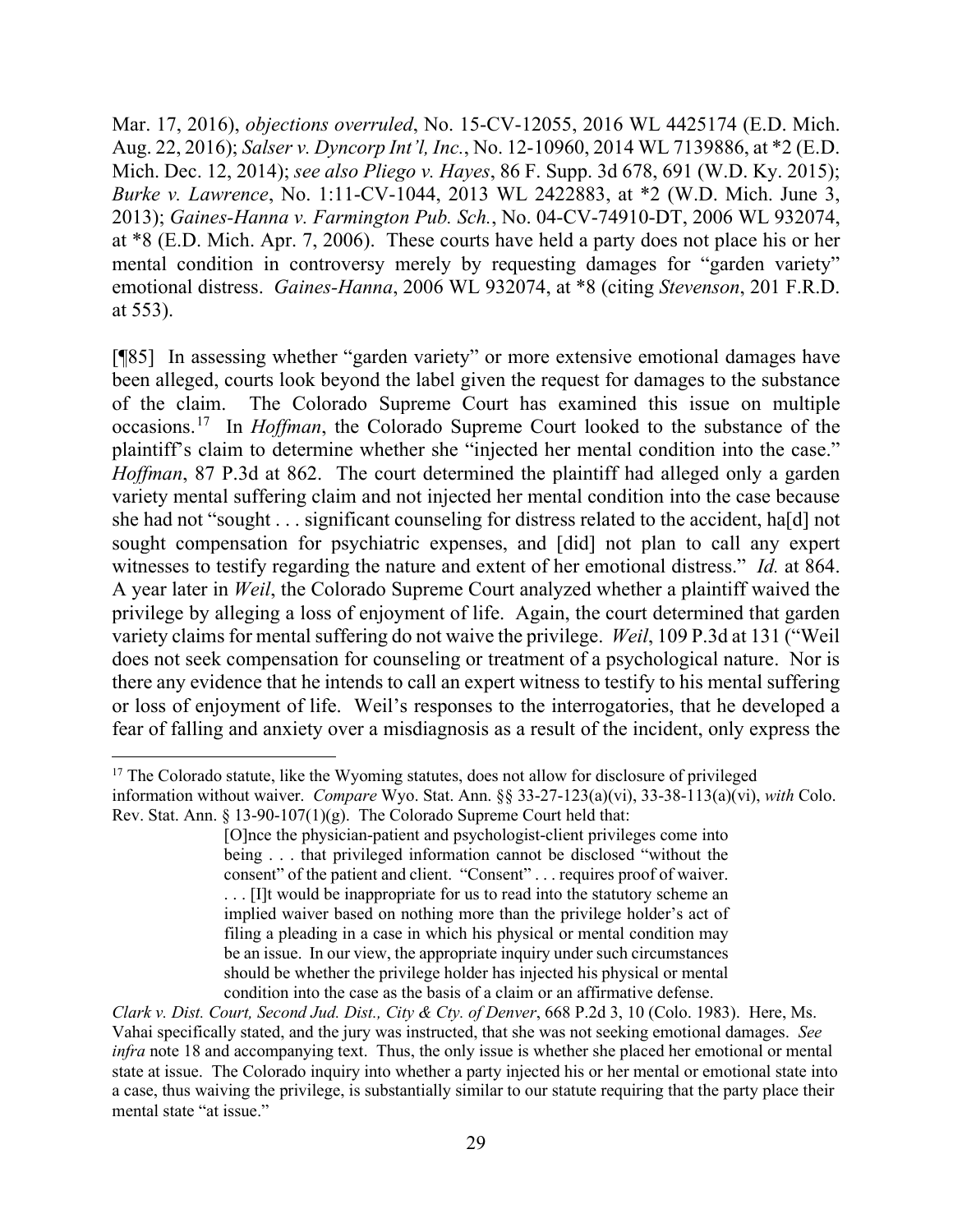nature of his injury. . . . Weil's 'bare allegations of mental anguish, emotional distress, pain and suffering, and loss of enjoyment of life' asserted in his complaint do not rise to the level of injecting his prior mental and physical conditions into the case to the extent that he completely waives the physician-patient privilege.").

[¶86] To aid the district courts in determining whether a party's mental condition is sufficiently at issue, I would adopt the five-factor test used by numerous federal courts, and similar to the analysis made by the Colorado Supreme Court in their waiver cases, which would require courts to examine the claim for:

> (1) [T]he presence of a cause of action for intentional or negligent infliction of emotional distress;

> (2) [A]n allegation of a specific mental or psychiatric injury or disorder;

(3) [A] claim of unusually severe emotional distress;

(4) [A] proffer of expert testimony to support a claim of emotional distress; and/or

(5) [A] concession by the plaintiff that his or her mental condition is in controversy.

*Porter v. Pinkerton Gov't Servs., Inc.*, 304 F.R.D. 24, 30–31 (D.D.C. 2014) (internal citation and quotation marks omitted); *see also and compare Langenfeld v. Armstrong World Indus., Inc.*, 299 F.R.D. 547, 552 (S.D. Ohio 2014); *Fitzgerald v. Cassil*, 216 F.R.D. 632, 637–38 (N.D. Cal. 2003); *Stevenson*, 201 F.R.D. at 554; *In re E.I. du Pont de Nemours & Co. C-8 Pers. Injury Litig.*, 379 F. Supp. 3d 669, 673 (S.D. Ohio 2019); *with Hoffman*, 87 P.3d at 864; *Weil*, 109 P.3d at 130–31; *Johnson*, 977 P.2d at 157; *Clark*, 668 P.2d at 10–11.

[¶87] A finding that any of these factors is present is generally sufficient to place the party's emotional damages claim beyond the realm of garden variety damages. *Kubik*, 2016 WL 4425174, at \*5. "[W]here a party asserts that they have experienced emotional damages, but none of the five factors is implicated, that party has not placed their mental or emotional health 'at issue,' and discovery of those medical records should not be permitted." *Id.*

[¶88] Applying these factors to Ms. Vahai's claims, I would conclude that she did not place her mental health at issue. She requested damages for loss of enjoyment of life. Prior to trial, she represented she did not intend to seek any specific mental or emotional damages, she did not do so at trial, and the jury was specifically instructed that Ms. Vahai was not seeking mental or emotional damages.<sup>[18](#page-30-0)</sup>

<span id="page-30-0"></span><sup>&</sup>lt;sup>18</sup> After listing a request for damages for pain and suffering, loss of enjoyment of life, loss of earnings, future medical expenses, and future caretaking, the jury was instructed: "The Plaintiff is not claiming, and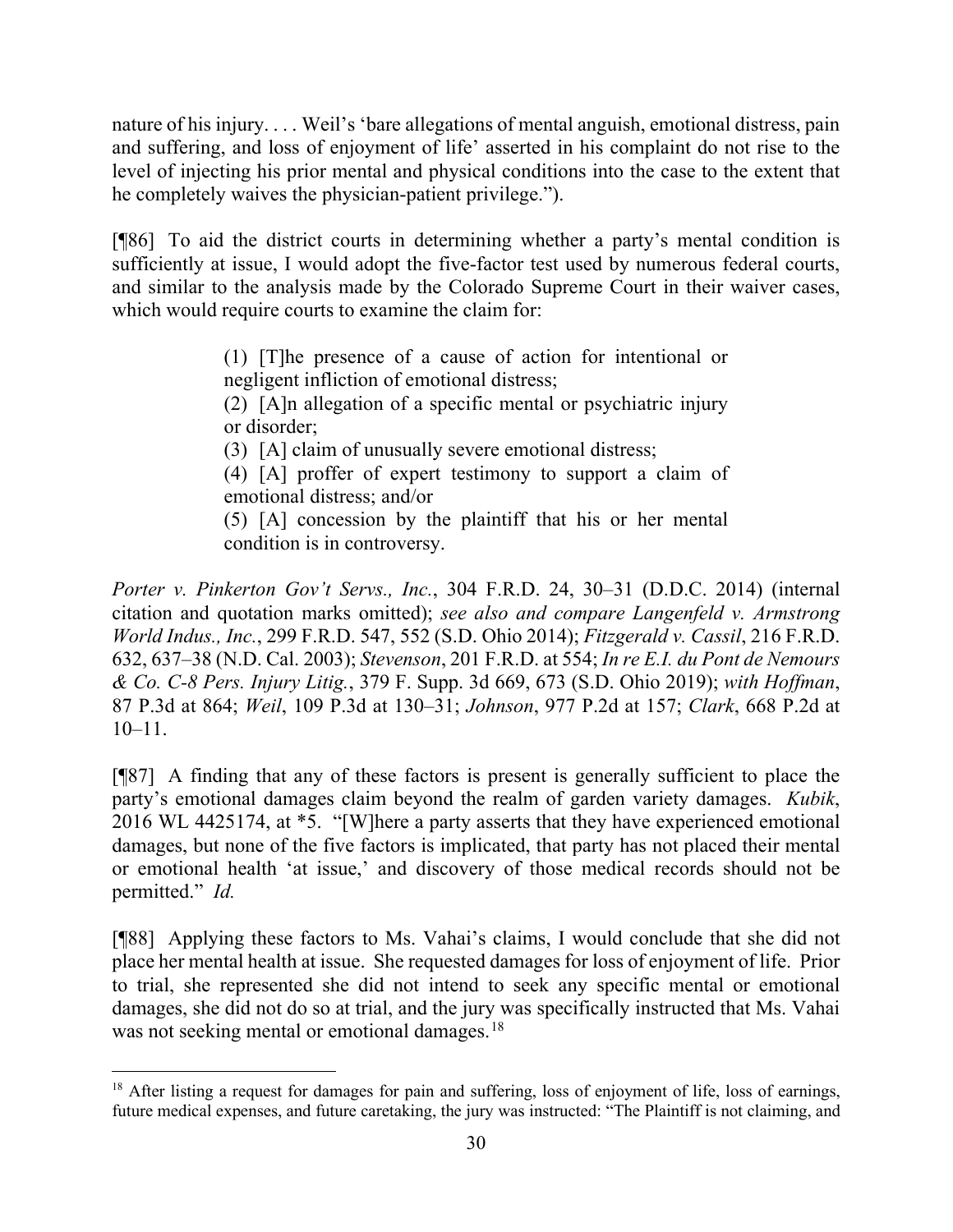[¶89] In limiting her claims to garden variety damages, Ms. Vahai relinquished her ability to claim mental damages or damages resulting from a specific mental disorder or unusually severe distress. Consequently, she was not able to use her psychotherapist-patient privilege as both sword and shield. She held only the shield.

[¶90] The majority's approach renders our privilege statutes a nullity by injecting the issue of mental anguish into every personal injury case in which loss of enjoyment of life is asserted. *See St. John*, 274 F.R.D. at 18 ("we must supply a standard for determining whether a patient has waived the privilege . . . that does not eviscerate the privilege" (quoting *Koch*, 489 F.3d at 390)). The majority's holding means that privilege will be waived routinely in any case where a plaintiff seeks recompense for the ordinary pain and suffering experienced, not only in personal injury cases but any civil action where pain and suffering results. *See, e.g.*, *Sims*, 534 F.3d at 132–34 (analyzing waiver of psychotherapistpatient privilege in action for excessive force under 42 U.S.C. § 1983); *Porter*, 304 F.R.D. at 26–27 (plaintiff sued under 42 U.S.C. § 1981 for invasion of privacy, disparate treatment, hostile work environment, retaliation, and discrimination); *Awalt v. Marketti*, 287 F.R.D. 409, 411–19 (N.D. Ill. 2012) (analyzing waiver of psychotherapist-patient privilege in wrongful death case action); *Reda*, 765 N.E.2d at 1004–06 (analyzing waiver of the privilege in a medical malpractice claim). It should be apparent that physical pain and suffering, absent mental anguish, can impair the enjoyment of life. *Mariner v. Marsden*, 610 P.2d 6, 12, 15 (Wyo. 1980) ("[L]oss of enjoyment of life is a compensable damage . . . [and] the fact finder . . . may either make a separate award for loss of enjoyment of life or take into consideration the loss of enjoyment of life in arriving at the total general damages." The evidence supporting the award for loss of enjoyment of life was that to "avoid or minimize pain, the plaintiff refrained from certain previously enjoyed activities."); *Werner Enterprises, Inc. v. Brophy*, 2009 WY 132, ¶¶ 76–79, 218 P.3d 948, 967 (Wyo. 2009) (finding the evidence sufficient to support an award for loss of enjoyment of life when it showed that plaintiff previously was a workaholic, went on yearly family vacations, played sports, cooked, took care of the house, and socialized and after the accident could not effectively communicate and relied on others for nearly every aspect of his daily care).

[¶91] The notion that waiver of the statutory mental health privilege is implied where "the information sought may be relevant to a determination of the extent to which . . . mental suffering is properly attributable to the accident as opposed to some other cause  $[,$  is  $] \ldots$ unpersuasive." *Johnson*, 977 P.2d at 157. It is the very nature of evidentiary privileges to "sacrifice some availability of evidence relevant to an administration of justice." *Id.* (quoting 1 *McCormick on Evidence* § 72, at 269 (Charles T. McCormick et al. eds., 4th ed. 1992)). "[R]elevance alone cannot be the test, because such a test would ignore the

you may not award any sum as damages for: . . . 2. Emotional distress, depression, anxiety, or any mental or emotional damage; . . . ."